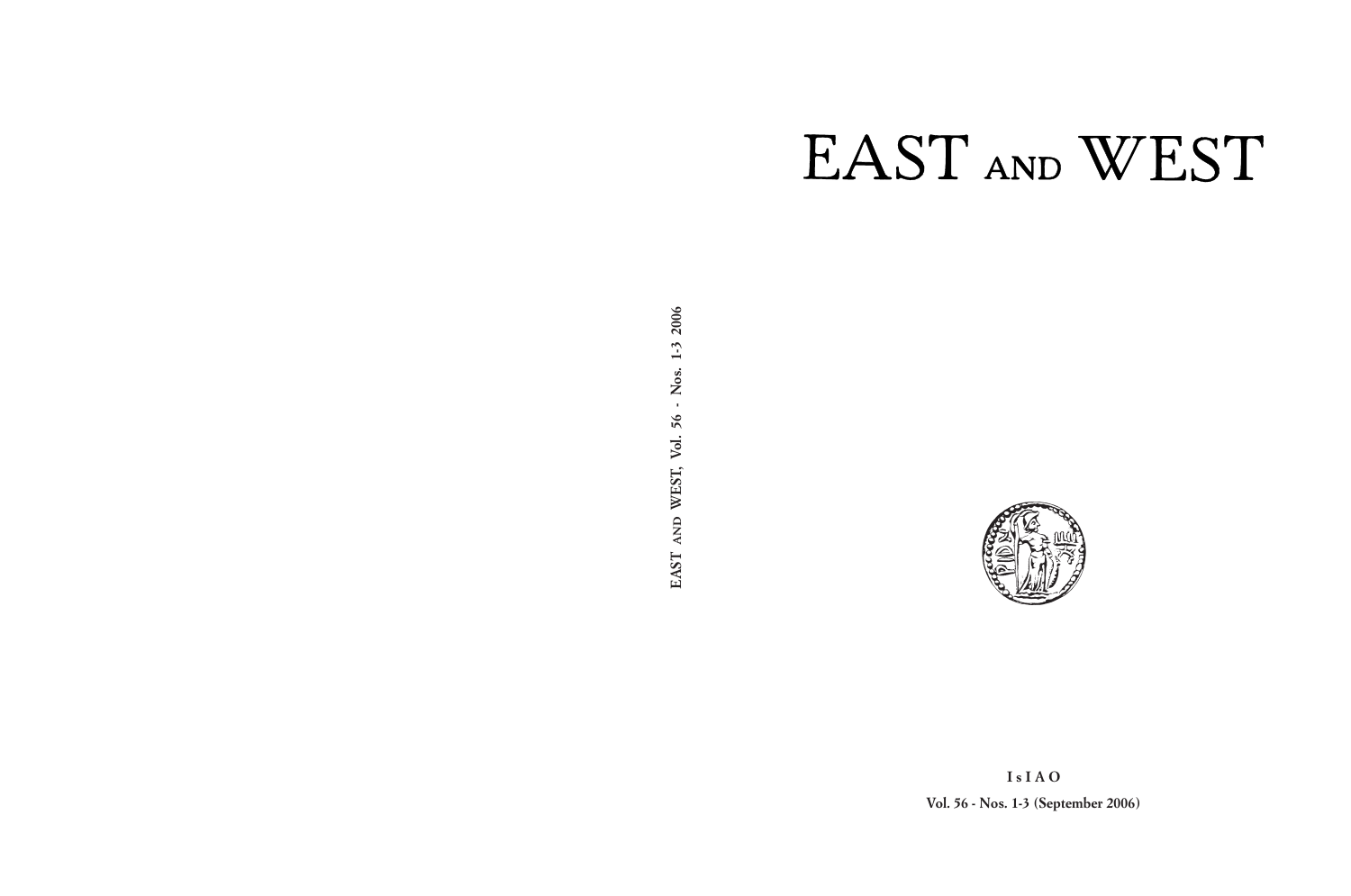# C O N T E N T S

|                                                                                                                                                                                                                                                                                                                                    | 9   |
|------------------------------------------------------------------------------------------------------------------------------------------------------------------------------------------------------------------------------------------------------------------------------------------------------------------------------------|-----|
|                                                                                                                                                                                                                                                                                                                                    | 11  |
| Luca M. Olivieri, Outline History of the IsIAO Italian Archaeological Mission in                                                                                                                                                                                                                                                   |     |
|                                                                                                                                                                                                                                                                                                                                    | 23  |
|                                                                                                                                                                                                                                                                                                                                    | 43  |
| Massimo Vidale, Entering the Jambil Valley: Two Enigmatic Stones from Panr<br>Luca M. Olivieri and Massimo Vidale with contributions by Abdul Nasir Khan, Tahir<br>Saeed, Luca Colliva, Riccardo Garbini, Leonardo Langella, Roberto Micheli and<br>Emanuele Morigi, Archaeology and Settlement History in a Test Area of the Swat | 63  |
|                                                                                                                                                                                                                                                                                                                                    | 73  |
| Piero Spagnesi, Aspects of the Architecture of the Buddhist Sacred Areas in Swat                                                                                                                                                                                                                                                   | 151 |
| Domenico Faccenna, Reconstruction of a Sculptural Complex in the Buddhist Sacred                                                                                                                                                                                                                                                   |     |
|                                                                                                                                                                                                                                                                                                                                    | 177 |
| Anna Filigenzi, Sūrya, the Solar Kingship and the Turki Śāhis. New Acquisitions on the                                                                                                                                                                                                                                             | 195 |
| Alessandra Bagnera, Preliminary Note on the Islamic Settlement of Udegram, Swat.                                                                                                                                                                                                                                                   | 205 |
| Gabriella Manna, Some Observations on the Pottery from the Islamic Settlement of                                                                                                                                                                                                                                                   | 229 |
| Roberta Giunta, A Selection of Islamic Coins from the Excavations of Udegram, Swat                                                                                                                                                                                                                                                 | 237 |
| Francesco Noci, Beyond the Swat Valley. Research on Wooden Architecture to Other                                                                                                                                                                                                                                                   | 263 |
| Ilaria E. Scerrato, Wood Carvers in Swat Valley. Fieldwork Documentation and                                                                                                                                                                                                                                                       | 275 |
| Luca M. Olivieri, The IsIAO Italian Archaeological Mission in Pakistan. A Selected                                                                                                                                                                                                                                                 | 301 |
|                                                                                                                                                                                                                                                                                                                                    | 319 |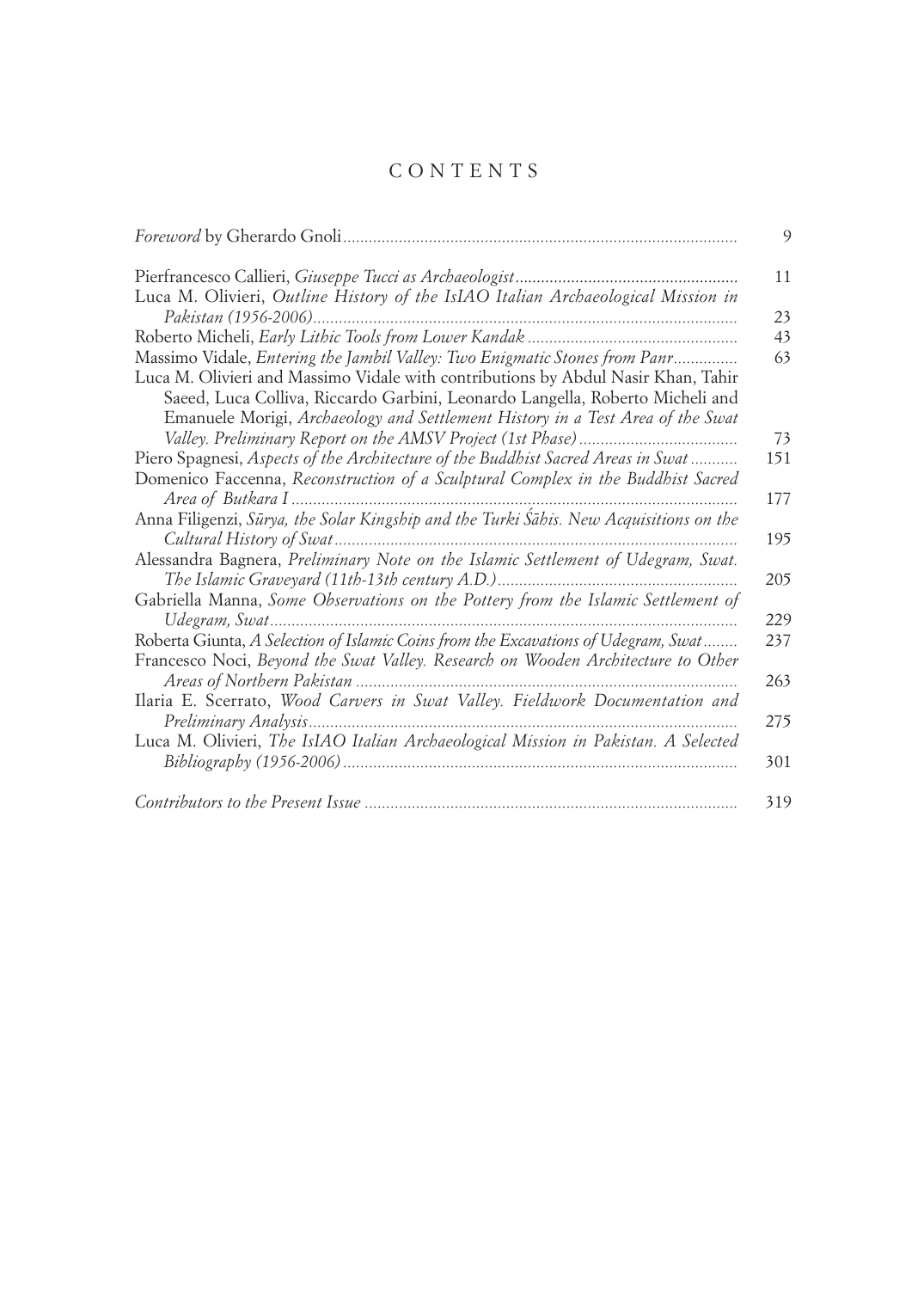# FOREWORD

*This triple issue* of East and West, *edited patiently by one of the most 'senior' collaborators of our Mission in Pakistan, Luca M. Olivieri, accompanies the special volume dedicated to the memory of Maurizio Taddei, edited by Anna Filigenzi and Pierfrancesco Callieri* (*EW*, 55, 1-4, 2005)*. The present issue is entirely dedicated to an important event in IsIAO history, in particular for that part of the Institute that has taken up the legacy of the IsMEO of Giuseppe Tucci. The event in question is the fiftieth anniversary of the Archaeological Mission in Pakistan, which was founded by Tucci himself. The act of foundation of this institution, the first of its kind outside the Mediterranean, saw Tucci personally involved through what may probably be considered his last great Asian exploration, but also the philological epilogue to his Himalayan expeditions.* 

*From 1956 to the present time, the Mission has carried on an uninterrupted activity with the full support of its institutional referents, in particular the Italian Ministry of Foreign Affairs, always acting in close collaboration with its Pakistani counterpart, the Department of Archaeology and Museums (Government of Pakistan). Without overlooking any of the DOAM representatives, we wish here to recall the unflagging friendship and collaboration of the first Director General, the unforgettable Dr F.A. Khan, as well as the present incumbent, Dr F.D. Kakar, to whom I address my heartfelt thanks, as well as for the strong support afforded to our activities, also for the attention and enterprising spirit with which he has followed the initiatives linked to the commemoration of this event.* 

*On the subject of thanks I would need to add too long a list for the space available to this introduction. I hope I shall be pardoned if, including many others in my thoughts, I limit my thanks to the Ambassador Roberto Mazzotta, our Representative in Islamabad, and the Ambassador Mirza Qamar Beg, the Representative of Pakistan in Rome, for their great interest and material collaboration in favour of our Archaeological Mission.* 

*In my memory however I cannot avoid addressing many sincere thoughts to our Friend, to Maurizio Taddei, who in the Mission took his first scholarly steps beside Tucci, and who was its Director until his untimely death. Before him, for forty years, the animator, indeed the very soul, of the Mission was Domenico Faccenna, the precursor of Buddhist architecture in Italy; today the Director is Prof. Pierfrancesco Callieri, his first pupil in Swat.* 

*The history of the Mission, whose important anniversary we are celebrating today, is therefore, from the human and scientific point of view a history with an astonishing continuity: from Tucci on, the activity of the Mission developed along guidelines that are still valid today. This is further evidence, if any were needed, of the seminal value of Giuseppe Tucci's original intuition: this is demonstrated by many, if not all, of the following articles. Non-Buddhist rock art, the wooden mosques of upper Swat, are but*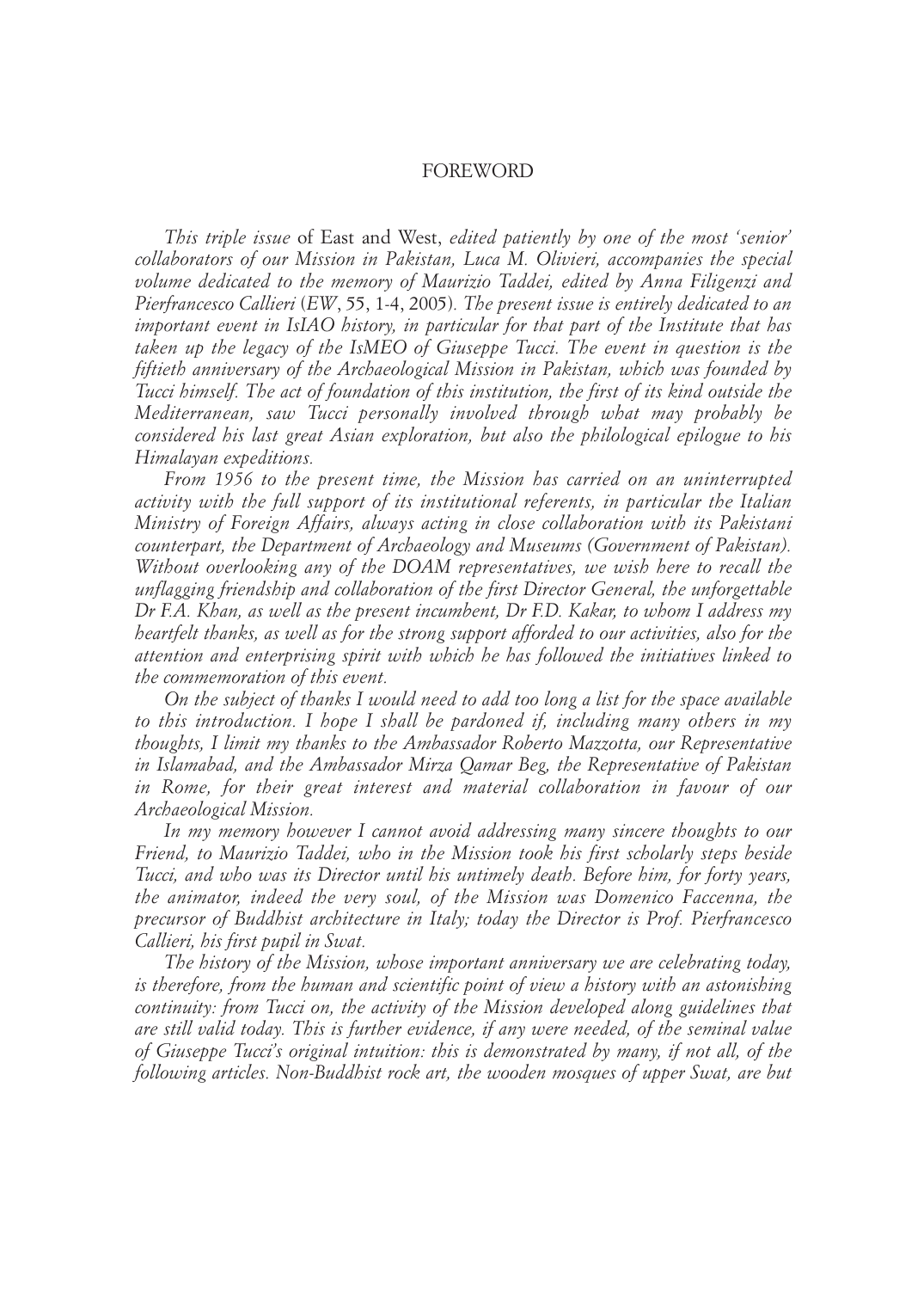*some of the topics inaugurated by Tucci in 1956 and on which work is still being done today. The research has also been continuous, uninterrupted, and cogent, as is proved by nearly 400 bibliographic titles embracing all fields of historical research.*

*One consideration must serve as a corollary to the foregoing: this Anniversary coincides with the transfer of the Centre of Excavations of Archaeological Research in Asia from its historical site in Palazzo Brancaccio to the current IsIAO premises. The Centre, unique of its kind in Italy in the years in which it was set up, is part of the history of the Institute, of which the Mission in Pakistan has always been an important but not the only part. Here I would like to recall the activities in Iran, Afghanistan, Nepal, Oman, Yemen, Turkmenistan and Thailand, as but a few of the more important, and certainly that, with greater continuity, have contributed to the high esteem in which the IsIAO Excavations Centre is held and in which the Institute as a whole will hopefully continue to be held in future.*

*Lastly, it is my pleasure to announce that, following the request I received from the collaborators of the Mission in Pakistan and from its Director, and to which I have great pleasure to accede, this issue of* East and West *will be offered as a token of respectful friendship and gratitude to a doyen of Italian archaeology in Pakistan, Prof. Giorgio Stacul. On the same occasion, I also wish to announce that the IsIAO Board of Administration, at the request of the Ordinary Member Pierfrancesco Callieri, has decided to confer on him the title of 'Honorary Member' in recognition of his tireless activity in following up Tucci's early intuitions on the protohistory of Swat and his numerous long and felicitous excavation campaigns. Thanks to his work the primacy of our Mission in Pakistan has been definitively consolidated also outside the confines of Buddhist archaeology. To Giorgio go the most sincere best wishes from all of us.*

Gherardo Gnoli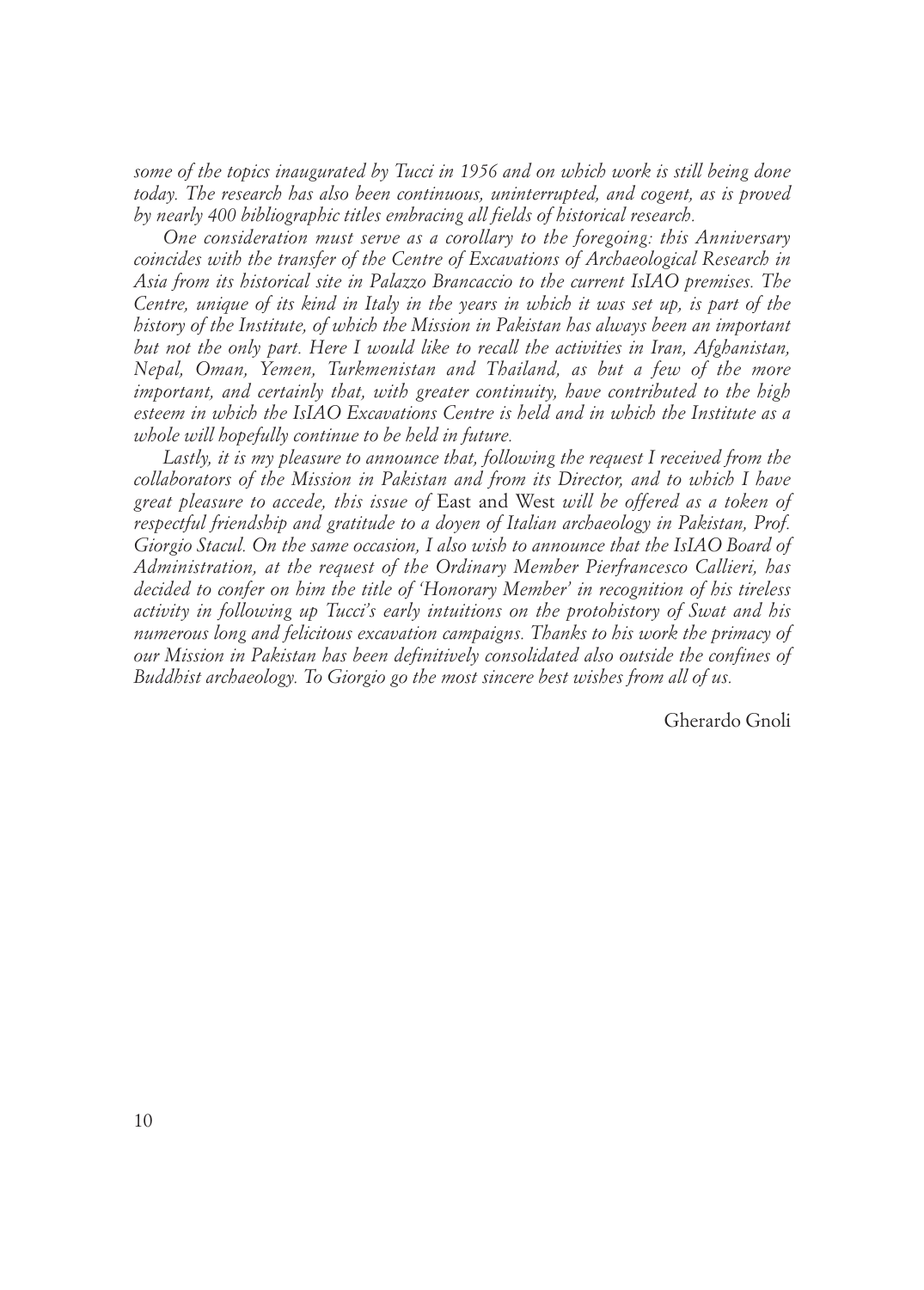# **The IsIAO Italian Archaeological Mission in Pakistan A Selected Bibliography (1956-2006)**

by LUCA M. OLIVIERI

1. HISTORY AND ARCHAEOLOGY OF SWAT

1.1 *General Works*

- Tucci, G. (1940) *Travels of Tibetan Pilgrims in the Swåt Valley.* Calcutta. (Repr. Filigenzi & Callieri 1997 [See Section 1.1]).
- Faccenna, D. (unpubl.) Relazione sui risultati della ricognizione archeologica della valle dello Swat (Pakistan) 1955.
- Tucci, G. (1958a) Preliminary Report on an Archaeological Survey in Swåt. *EW*, 9, 4, pp. 279-348. (Repr. Filigenzi & Callieri 1997 [See Section 1.1]).

Tucci, G. (1963a) *La via dello Svat.* Bari. (2nd ed., Roma 1978).

Tucci, G. (1963b) *Swat Museum, Saidu Sharif*. Roma. (Repr. Filigenzi & Callieri 1997 [See Section 1.1]).

Faccenna, D. (1964a) *A Guide to the Excavations in Swåt (Pakistan) 1956-1962*. Rome.

Bussagli, M. (1965) *Arte del Gandhåra*. Forma e Colore, 20. Firenze.

Tucci, G. (1967) *Il trono di diamante*. Bari. (Preface and Introduction, repr. Filigenzi & Callieri 1997 [See Section 1.1]).

Taddei, M. (1970) *Inde*. Archaeologia Mundi. Genève.

Faccenna, D. (1972) La ricerca archeologica nello Swat (Pakistan). *IsMEO*, pp. 49-54. Roma.

Taddei, M. (1972) *India antica (Grandi Monumenti)*. Milano.

Tucci, G. (1977) On Swåt. The Dards and Connected Problems. *EW*, 27, 1-4, pp. 9-85, 94-103. (Repr. Filigenzi & Callieri 1997 [See Section 1.1]).

Tucci, G. (1978) Le missioni archeologiche dell'IsMEO in Asia. *Un decennio di ricerche archeologiche. Quaderni de 'La ricerca scientifica'*. CNR, 100, 1, pp. 513-16.

Bussagli, M. (1984) *Arte del Gandhara*. Torino.

- Taddei, M. (1993) *Arte narrativa tra India e mondo ellenistico*. IsMEO, Conferenze, 5. Roma. (Repr. Filigenzi & Verardi 2003 [See Section 1.1]).
- Faccenna, D. (1995a) Giuseppe Tucci e l'archeologia buddhista. In B. Melasecchi, ed., *Giuseppe Tucci. Nel centenario della nascita (Roma, 7-8, giugno 1994)*. IsMEO, Conferenze, 8, pp. 69-84. Roma.
- Scerrato, U. (1995a) Giuseppe Tucci, l'archeologia islamica ed altri parerga. In B. Melasecchi, ed., *Giuseppe Tucci. Nel centenario della nascita (Roma, 7-8, giugno 1994)*. IsMEO, Conferenze, 8, pp. 85-111. Roma.

\* From the 'Bibliography' all the works published in non-academic journals and encyclopaedias, as well as conference abstracts, reviews, and Master and PhD thesis are excluded. Each Section (and Subsection) is organised according to a chronological order.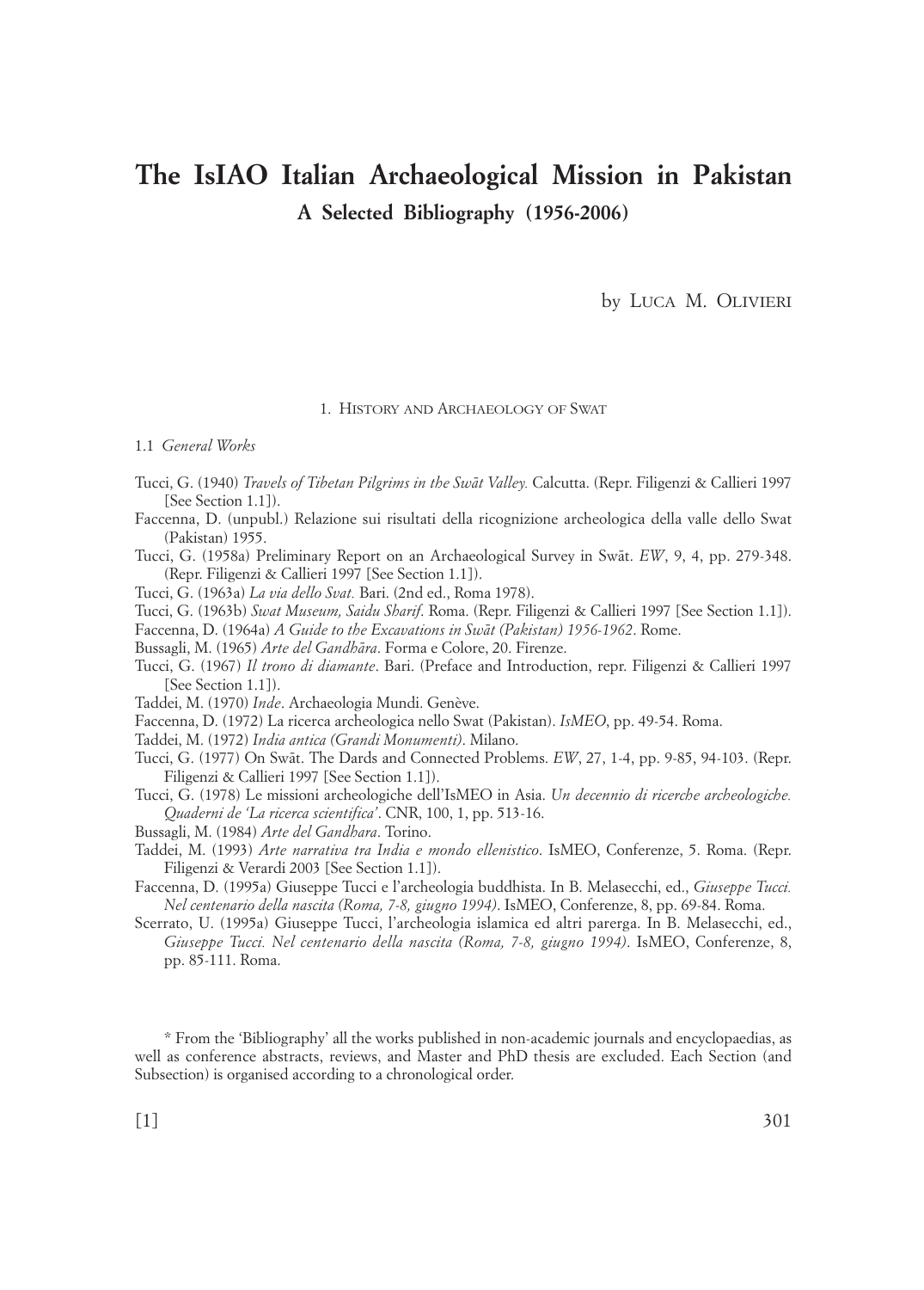- Ministero degli Affari Esteri, Direzione Generale delle Relazioni Culturali (1992) *Missioni Archeologiche Italiane. La Ricerca Archeologica, Antropologica, Etnologica*. Roma.
- Filigenzi, A. & P. Callieri, eds. (1997) G. Tucci, *On Swat. Historical and Archaeological Notes*. Rome.
- Taddei, M. (1998a) Ten Years of Research in the Art of Gandhåra 1987-1997. In Rajeshwar Ghose, ed., *In the Footsteps of the Buddha. An Iconic Journey from India to China 26.9.1998-15.12.1998*, pp. 51-57. Hong Kong. (Repr. Filigenzi & Verardi 2003 [See Section 1.1]).
- Filigenzi, A. & G. Verardi, eds. (2003) M. Taddei, *On Gandhåra*. Vol. I-II. Napoli.
- Callieri, P. & A. Filigenzi, eds. (2005) *East and West*, 55, 1-4. Commemoration volume for the 5th Anniversary of the Parinirvāna of Maurizio Taddei.
- Callieri, P., ed. (2006a) *Architetti, Capomastri, Artigiani. L'organizzazione dei cantieri e della produzione artistica nell'Asia ellenistica. Studi offerti a Domenico Faccenna nel suo ottantesimo compleanno*. SOR, C. Rome.
- Callieri, P. (2006b) Tucci as Archaeologist. In Olivieri 2006a: 11-22. [See Section 1.1]
- Olivieri, L.M., ed. (2006a) *East and West*, 56, 1-3. Special Issue for the 50th Anniversary of the IsIAO Italian Archaeological Mission in Pakistan.
- Olivieri, L.M. (2006b) Outline History of the IsIAO Italian Archaeological Mission in Pakistan (1956- 2006). In Olivieri 2006a: 23-41. [See Section 1.1]
- Faccenna, D. (forthcoming, a) *Grandi monumenti sacri buddhistici nello Swat (Pakistan)*. RepMem.

#### 1.2 *Exhibition and Museum Catalogues*

- Bussagli, M. (1958) *L'arte del Gandhara in Pakistan e i suoi incontri con l'arte dell'Asia Centrale.* Catalogo della Mostra, Roma-Torino 1958. Roma.
- *5000 anni d'arte in Pakistan*, Roma 1960.
- Tucci, G. & G. Gullini (1960) *Attività Archeologica Italiana in Asia. Mostra dei risultati delle Missioni in Pakistan e Afghanistan 1956-1959*. Torino.
- Faccenna, D. (1961) *A Glimpse of the Italian Archaeological Excavations in Swat-Pakistan*. Karachi.
- Tucci, G. et al. (1962) *Mostra del materiale rinvenuto a Mingora (Swat) dalla Missione Archeologica Italiana in Pakistan ed assegnato all'Italia*. Roma.
- *Mostra delle sculture buddiste dello Swat. Sculture rinvenute a Mingora dalla Missione Archeologica in Pakistan del* Centro Scavi *dell'Ismeo e di Torino, assegnate agli Enti Torinesi e da questi donate al Museo Civico*, Torino 1963.
- Scerrato, U. & M. Taddei (1963) *Mostra di monili dell'Asia dal Caspio all'Himalaya.* Istituto Italiano per il Medio ed Estremo Oriente. Roma.
- *Tutela e valorizzazione del patrimonio artistico di Roma e del Lazio (VII Settimana dei Musei)*, Roma 1964.
- Taddei, M. (1966a) Rilievi del Gandhåra. In A. Invernizzi, ed., *Museo Civico di Torino. Sezione d'arte orientale, Catalogo*, pp. 31-53. Torino.
- *Exhibition of the Results of the Activity of the Archaeological Mission in Pakistan from 1962 to 1967*, Roma 1967.
- Roaro Loseri, L. & G. Stacul (1973) *L'arte del Gandhara nelle collezioni dei Civici Musei di Storia ed Arte di Trieste*. Atti dei Civici Musei di Storia ed Arte di Trieste, Quaderno 3. Trieste.

*IsMEO. Attività di scavo e restauro in Medio Oriente*, Milano 1978.

- *Italian Archaeological Mission* (*IsMEO) Pakistan, Swåt, 1956-*1981. 1st International Conference on Pakistan Archaeology, Department of Archaeology, Peshawar University, Peshawar March 1-4 1982. Peshawar 1982.
- Torre, P., ed. (1989) *Lucchetti orientali. Funzione, simbolo, magia*. Museo Nazionale d'Arte Orientale. Roma.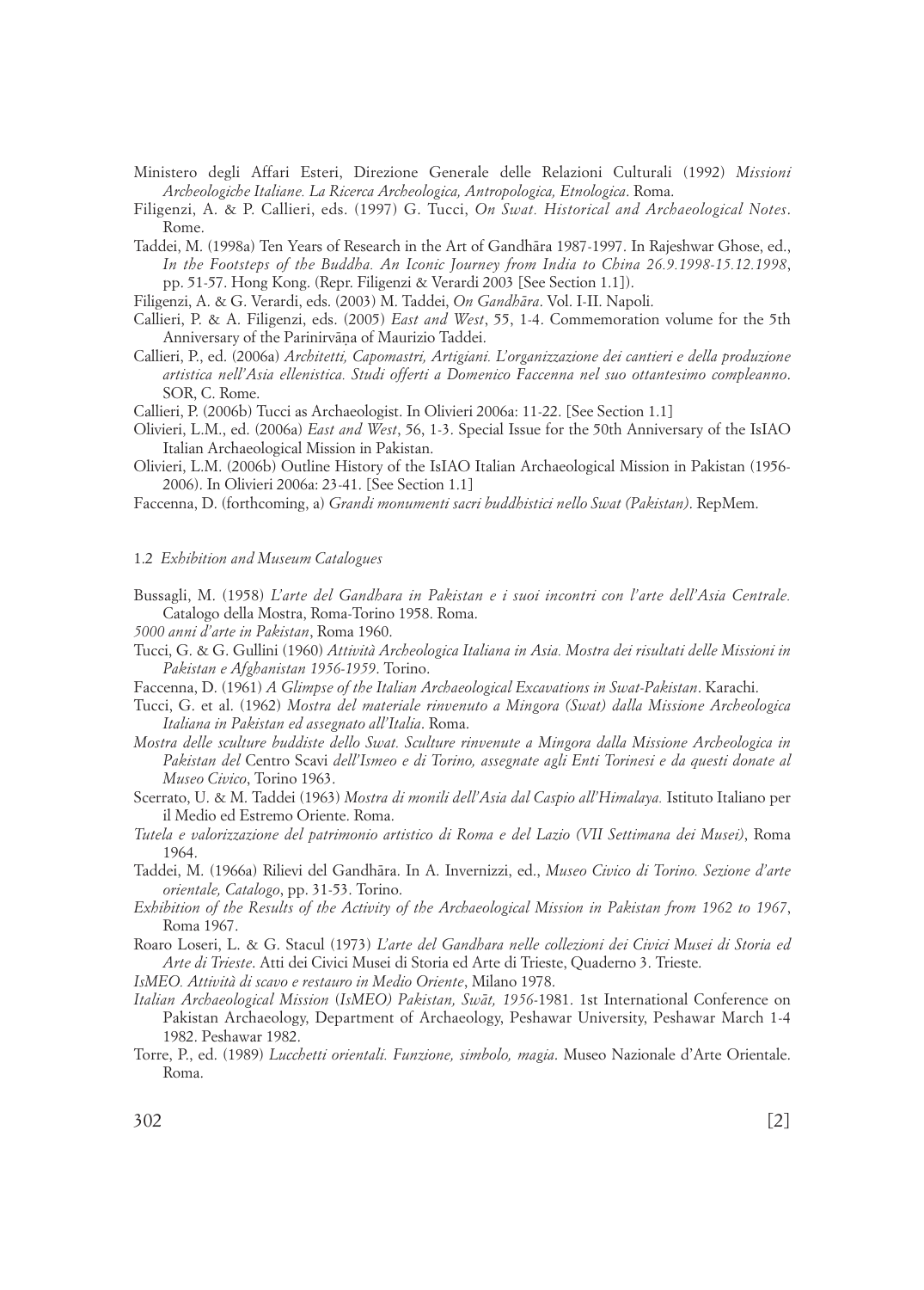*Alessandro Magno. Storia e mito*, Roma 1996.

Filigenzi, A. & P. Callieri, eds. (2002) *Il Maestro di Saidu Sharif. Alle origini dell'arte del Gandhara*. Museo Nazionale d'Arte Orientale. Roma.

Callieri, P., L. Collina, M. Galli, R. Micheli, E Morigi & L.M. Olivieri, eds. (2006) *Valli della Memoria. Antiche Genti, Luoghi e Immagini dello Swat. 50 anni della Missione Archeologica Italiana dell'ISIAO in Pakistan / Valleys of Memory Ancient People Sites and Images from Swat. 50 years of the ISIAO Italian Archaeological Mission in Pakistan.* Roma.

#### 1.3 *Papers from Scientific Publications*

- Gullini, G. (1959a) Die Ausgrabungen der Italianischen Archäologischen Expeditionen in Swat-Gebiet. *Indologen-Tagung 1959*, pp. 252-65.
- Faccenna, D. (1963a) Gli Scavi della Missione Archeologica Italiana in Asia. *Archeologia*, I, 7, pp. 1-5.
- Faccenna, D. (1963b) Gli Scavi della Missione Archeologica Italiana in Asia. *Archeologia*, I, 8, pp. 7-10.
- Faccenna, D. (1963c) Gli Scavi della Missione Archeologica Italiana in Asia. *Archeologia*, I, 9, pp. 1-3.
- Faccenna, D. (1963d) Gli Scavi della Missione Archeologica Italiana in Asia. *Archeologia*, I,10, pp. 9-12.
- Faccenna, D. (1964b) Excavations in Swat by the Italian Archaeological Mission. *Pakistan Archaeology*, 1, pp. 67-68.
- Tucci, G. (1966) Explorations récentes dans le Swat. *Muséon*, LXXIX, pp. 42-58. (Repr. Filigenzi & Callieri 1997 [See Section 1.1]).
- N.n. (1968) Swat. *Pakistan Archaeology*, 5, pp. 116-43.
- IsMEO Activities (1968) *EW*, 18, 3-4, pp. 444-45.
- Tucci, G. (1971) Himalayan Cīna; Padmasambhava in Swāt. In Études Tibétaines dédiées à la mémoire *de Marcelle Lalou*, pp. 548-52. Paris. (Repr. Filigenzi & Callieri 1997 [See Section 1.1]).
- IsMEO Activities (1974) Archaeological Mission in Pakistan. *EW*, 24, 4, pp. 478-79.
- IsMEO Activities (1975) Archaeological Mission in Pakistan. *EW*, 25, 4, pp. 546-47.
- IsMEO Activities (1976) Archaeological Mission in Pakistan. *EW*, 26, 3-4, pp. 601-603.
- IsMEO Activities (1977) Archaeological Mission in Pakistan. *EW*, 27, 1-4, pp. 458-63.
- Faccenna, D. (1978) Centro Studi e Scavi Archeologici in Asia dell'IsMEO. *Un decennio di ricerche archeologiche. Quaderni de 'La ricerca scientifica'*. CNR, 100, 1, pp. 517-18.
- IsMEO Activities (1978) Archaeological Mission in Pakistan. *EW*, 28, 1-4, pp. 331-33.
- IsMEO Activities (1979) Archaeological Mission in Pakistan. *EW*, 29, 1-4, pp. 295-97.
- IsMEO Activities (1980) Brief Report of the Archaeological Missions of IsMEO in Asia. Pakistan. *EW*, 30, 1-4, pp. 202-06.
- IsMEO Activities (1981) Brief Report of the Archaeological Missions of IsMEO in Asia. Pakistan. *EW*, 31, 1-4, pp. 169-98.
- IsMEO Activities (1982) Brief Report of the Archaeological Missions of IsMEO in Asia. Pakistan. *EW*, 32, 1-4, pp. 209-31.
- IsMEO Activities (1983) Brief Report of the Archaeological Missions of IsMEO in Asia. Pakistan. *EW*, 33, 1-4, pp. 323-28.
- Faccenna, D. (1985) La Missione Archeologica Italiana dell'IsMEO in Pakistan. *Scavi e ricerche archeologiche degli anni 1976-1979*. *Quaderni de 'La ricerca scientifica'*. CNR, 112, 1, pp. 303-304.

Faccenna, D. (1993a) Italian Archaeological Mission of IsMEO in Pakistan. *VDI*, 2, pp. 123-24.

- Olivieri, L.M. (1996a) Notes on the Problematic Sequence of Alexander's Itinerary in Swat. A Geoarchaeological Study. *EW*, 46, 1-2, pp. 45-78.
- Scerrato, U (1997) Pakistan. Ricerche di archeologia, storia dell'arte e architettura islamica. In Ministero degli Affari Esteri, Direzione Generale delle Relazioni Culturali 1997: 243-46. [See Section 1.1]
- Taddei, M. (1997) Pakistan. Missione Archeologica Italiana nello Swat e aree limitrofe. In Ministero degli Affari Esteri, Direzione Generale delle Relazioni Culturali 1997: 249-52. [See Section 1.1]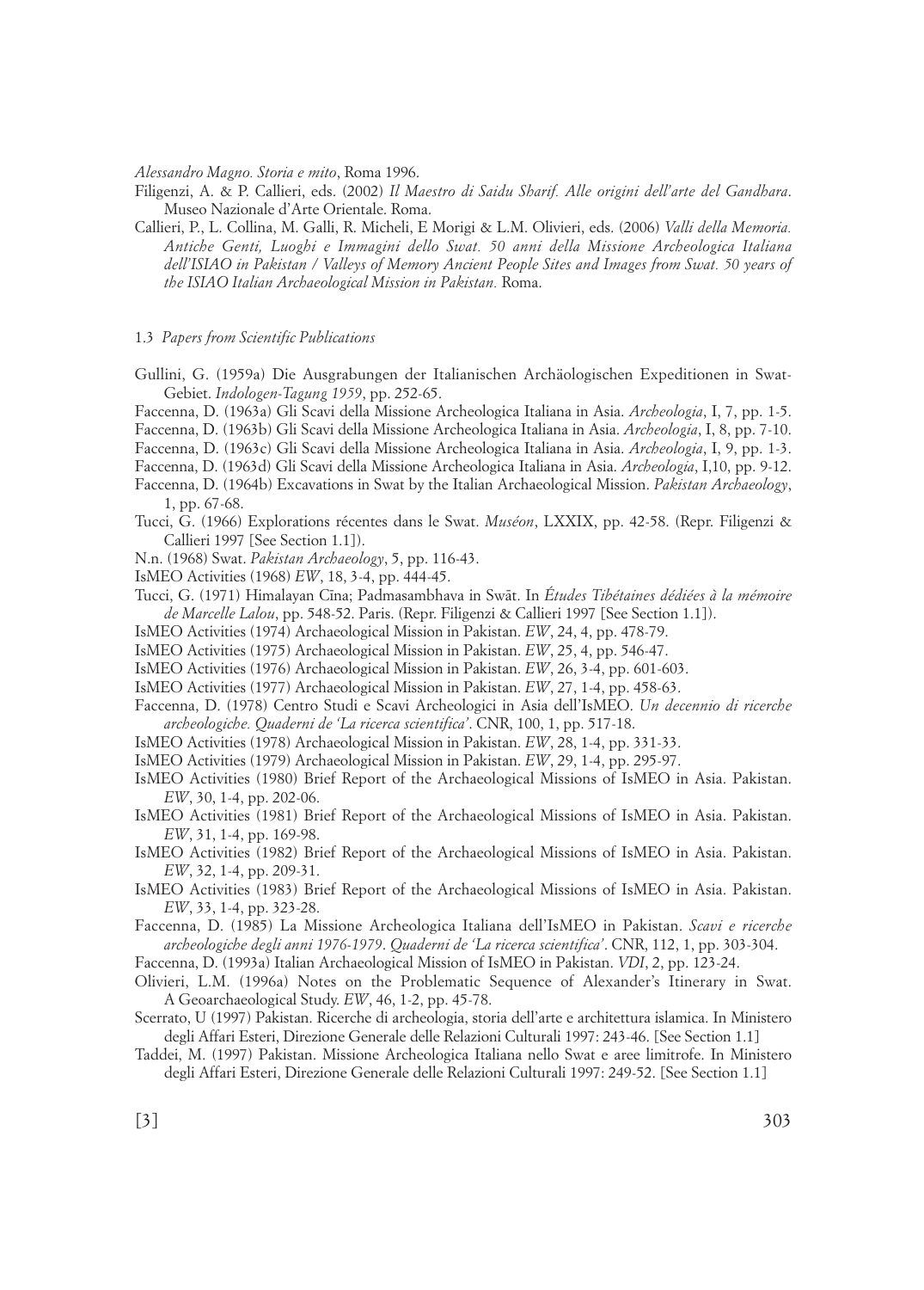Callieri, P. (2002a) La valle dello Swat e la Missione Archeologica Italiana dell'Istituto Italiano per l'Africa e l'Oriente (IsIAO) in Pakistan. In Callieri & Filigenzi 2002: 19-27. [See Section 1.2]

Callieri, P. (2002b) Gli Indo-Greci nel Pakistan settentrionale. In Callieri & Filigenzi 2002: 47-55. [See Section 1.2]

- Callieri, P. (2002c) Il periodo dei Saka e dei Parti: le dinastie di Apraca e di Odi ed il loro supporto al Buddhismo. In Callieri & Filigenzi 2002: 57-61. [See Section 1.2]
- Filigenzi, A. (2002) I Maurya e la diffusione del Buddhismo nello Swat. In Callieri & Filigenzi 2002: 35-46. [See Section 1.2]
- Olivieri, L.M. (2002) L'itinerario della spedizione di Alessandro Magno nello Swat. In Callieri & Filigenzi 2002: 29-33. [See Section 1.2]

#### 1.4 *Encyclopaedias and Repertoires*

Tucci, G. (1958c) Buddismo. In *Enciclopedia Universale dell'Arte*, III, pp. 1-41. Roma.

- Faccenna, D. (1973) Butkara I. In *Enciclopedia dell'Arte Antica Classica e Orientale, Suppl. 1970*, pp. 169-70. Roma.
- Tucci, G. (1976) Buddhismo. In *Enciclopedia del Novecento*, I, pp. 557-74. Roma.
- Tucci, G. (1980) Buddhism. In *The New Encyclopaedia Britannica*, 3, pp. 374-403. Chicago.
- Callieri, P. (1994a) L'India Settentrionale (III sec. a.C.-III sec. d.C.). In *Atlante di Archeologia*, pp.140- 141. Milano.
- Callieri, P. (1994b) Butkara. In *Enciclopedia dell'Arte Antica, Classica ed Orientale, II Supplemento 1971-1994*, pp. 794-95. Roma.
- Filigenzi, A. (1994a) Pakistan, storia. In *Enciclopedia Italiana, V Appendice*, pp. 15-17. Roma.
- Filigenzi, A. (1994b) Stele (Gandhåra). In *Enciclopedia dell'Arte Antica, Classica e Orientale, II Supplemento 1971-1994*, pp. 412-14. Roma.
- Taddei, M. (1994) Gandhåra, Arte del. In *Enciclopedia dell'Arte Antica, Classica e Orientale, II Supplemento 1971-1994*, pp. 711-21. Roma. (Repr. Filigenzi & Verardi 2003 [See Section 1.1]).
- Callieri, P. (1996a) Pakistan: periodo storico. In *Enciclopedia dell'Arte Antica, Classica ed Orientale*, *II Supplemento 1971-1994*, pp. 168-74. Roma.
- Callieri, P. (1996b) Panr. In *The Dictionary of Art*, 20, p. 20. London-Willard Oh.
- Callieri, P. (1996c) Saidu Sharif. In *The Dictionary of Art*, 27, pp. 523-24. London-Willard Oh.
- Callieri, P. (1997a) Pakistan: Archeologia. In *Enciclopedia Italiana, V Appendice*, pp. 18-19. Roma.
- Callieri, P. (1997b) Swat: Archeologia. In *Enciclopedia Italiana, V Appendice*, p. 383. Roma.
- Callieri, P. (1997c) Swat. In *Enciclopedia dell'Arte Antica, Classica ed Orientale*, *II Supplemento 1971- 1994*, pp. 507-13. Roma.
- Filigenzi, A. (2002a) Le fonti scritte: Medio Oriente Iran e Asia Centrale. In *Il mondo dell'archeologia*, Istituto dell'Enciclopedia Italiana Treccani, I, pp. 123-24. Roma.
- Filigenzi, A. (2002b) I luoghi, gli oggetti del culto e i materiali votivi, Subcontinente indiano*.* In *Il mondo dell'archeologia*, Istituto dell'Enciclopedia Italiana Treccani, II, pp. 400-404. Roma.
- Filigenzi, A. (2002c) Le aree, le sepolture, i corredi e i riti, Subcontinente indiano. In *Il mondo dell'archeologia*, Istituto dell'Enciclopedia Italiana Treccani, II, pp. 529-34. Roma.
- Bagnera, A. (2005) Udegram. In *Enciclopedia Archeologica*, IV (Asia), p. 998. Roma.
- Callieri, P. (2005a) Swat. In *Enciclopedia Archeologica*, IV (Asia), pp. 505-507. Roma.
- Callieri, P. (2005b) Bir-Kot-Ghwandai. In *Enciclopedia Archeologica*, IV (Asia), p. 511. Roma.
- Callieri, P. (2005c) Butkara. In *Enciclopedia Archeologica*, IV (Asia), pp. 512-13. Roma.
- Faccenna, D. & A. Filigenzi (in press) *Repertorio terminologico per la schedatura delle sculture dell'arte gandharica / Repertory of Terms for Cataloguing Gandharan Sculptures*. RepMem, V. Rome.
- Filigenzi, A. (forthcoming, a) Subcontinente indiano, Introduzione. In *Il mondo dell'archeologia, Asia*, Istituto dell'Enciclopedia Italiana Treccani. Roma.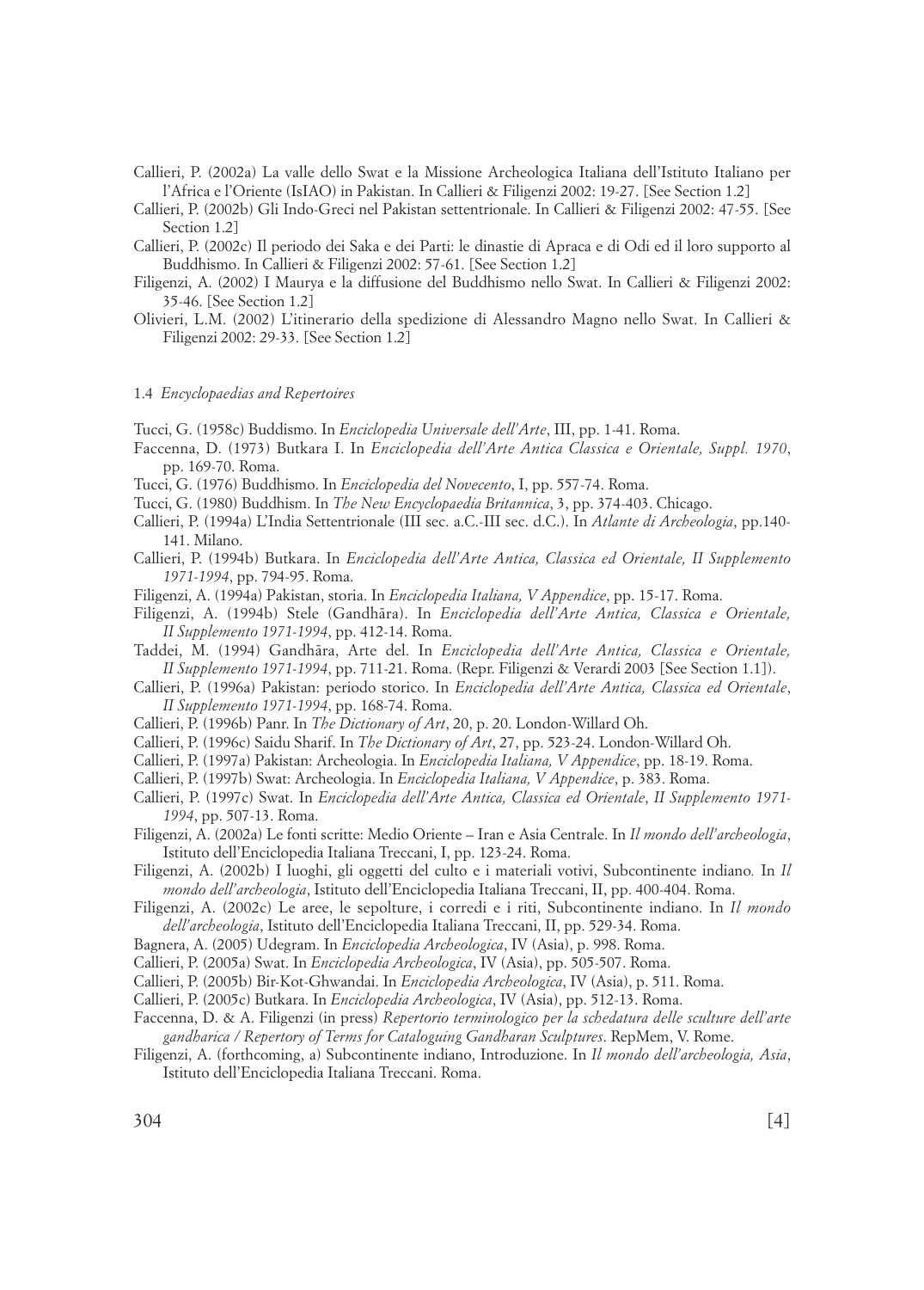Filigenzi, A. (forthcoming, b) Gandhara. In *Il mondo dell'archeologia, Asia*, Istituto dell'Enciclopedia Italiana Treccani. Roma.

Filigenzi, A. (forthcoming, c) Archeologia del Medio Oriente. In *XXI Secolo*, Istituto dell'Enciclopedia Italiana Treccani. Roma.

#### 2. PREHISTORIC AND PROTO-HISTORIC PERIOD

## 2.1 *Excavations and Field Works*

- Silvi Antonini, C. (1963) Preliminary Notes on the Excavations of the Necropolises Found in Western Pakistan. *EW*, 14, 1-2, pp. 12-26.
- Tucci, G. (1963c) The Tombs of the Asvakayana-Assakenoi. *EW*, 14, 1-2, pp. 27-28. (Repr. Filigenzi & Callieri 1997 [See Section 1.1]).
- Stacul, G. (1966a) Preliminary Report on the Pre-Buddhist Necropolises in Swat (W. Pakistan). *EW*, 16, 1-2, pp. 37-79.
- Stacul, G. (1966b) Notes on the Discovery of a Necropolis near Kherai in the Gorband Valley (Swat, West Pakistan). *EW*, 16, 3-4, pp. 261-74.
- Stacul, G. (1967a) Discovery of Four Pre-Buddhist Cemeteries near Pachå in Buner (Swåt, W. Pakistan). *EW*, 17, 3-4, pp. 220-32.

Stacul, G. (1967b) Excavations in a Rock Shelter near Ghalighai (Swåt, W. Pakistan). *EW*, 17, pp. 185-219.

Castaldi, E. (1968) La necropoli di Kåtelai I nello Swåt (Pakistan). Rapporto sullo scavo delle tombe 46-80 (1963). In *Atti della Accademia dei Lincei.* Memorie, serie VIII, III.7, pp. 485-641. Roma.

Silvi Antonini, C. (1969) Swåt and Central Asia. *EW*, 19, 1-2, pp. 100-115.

- Stacul, G. (1969a) Excavations near Ghaligai (1968) and Chronological Sequence of Protohistorical Cultures in the Swåt Valley (W. Pakistan). *EW*, 19, 1-2, pp. 44-91.
- Stacul, G. (1969b) Discovery of Protohistoric Cemeteries in the Chitral Valley (West Pakistan). *EW*, 19, 1-2, pp. 92-99.

Stacul, G. (1970a) An Archaeological Survey near Kålåm (Swat Kohistan). *EW*, 20, 1-2, pp. 87-91.

- Stacul, G. (1970b) The Gray Pottery in the Swåt Valley and the Indo-Iranian Connections (ca. 1500- 300 B.C.). *EW*, 20, 1-2, pp. 92-102.
- Silvi Antonini, C. & G. Stacul (1972) *The Proto-historic Graveyards of Swåt (Pakistan)*. RepMem, VII, I-II. Rome.
- Silvi Antonini, C. (1973) More about Swåt and Central Asia. *EW*, 23, 3-4, pp. 235-44.
- Stacul, G. (1973a) Il Gandhara dalla preistoria alla storia. In Roaro Loseri & Stacul 1973: 5-10. [See Section 1.2]
- Stacul, G. (1973b) A Decorated Vase from Gogdara (Swåt, Pakistan). *EW*, 23, 3-4, pp. 245-48.
- Stacul, G. (1974) Su alcuni ritrovamenti archeologici presso Katelai nella valle dello Swåt. In *Gururåjamañjarikå. Studi in onore di Giuseppe Tucci*, 1, pp. 367-70. Napoli.

Salvatori, S. (1975) Analysis of the Association of Types in the Protohistoric Graveyards of the Swat Valley (Loebanr I, Katelai I, Butkara II). *EW*, 25, 3-4, pp. 333-51.

- Stacul, G. (1975) The Fractional Burial Custom in the Swåt Valley and Some Connected Problems. *EW*, 25, 3-4, pp. 323-32.
- Stacul, G. & S. Tusa (1975) Report on the Excavations at Aligrama (Swåt, Pakistan) 1966, 1972. *EW*, 25, 3-4, pp. 291-321.

Stacul, G. (1976) Excavation at Loebanr III (Swåt, Pakistan). *EW*, 26, 1-2, pp. 13-30.

- Stacul, G. (1977) Dwelling- and Storage-Pits at Loebanr III (Swåt, Pakistan): 1976 Excavation Report. *EW*, 27, 1-4, pp. 227-53.
- Stacul, G. & S. Tusa (1977) Report on the Excavations at Aligrama (Swåt, Pakistan) 1974. *EW*, 27, pp. 151-205.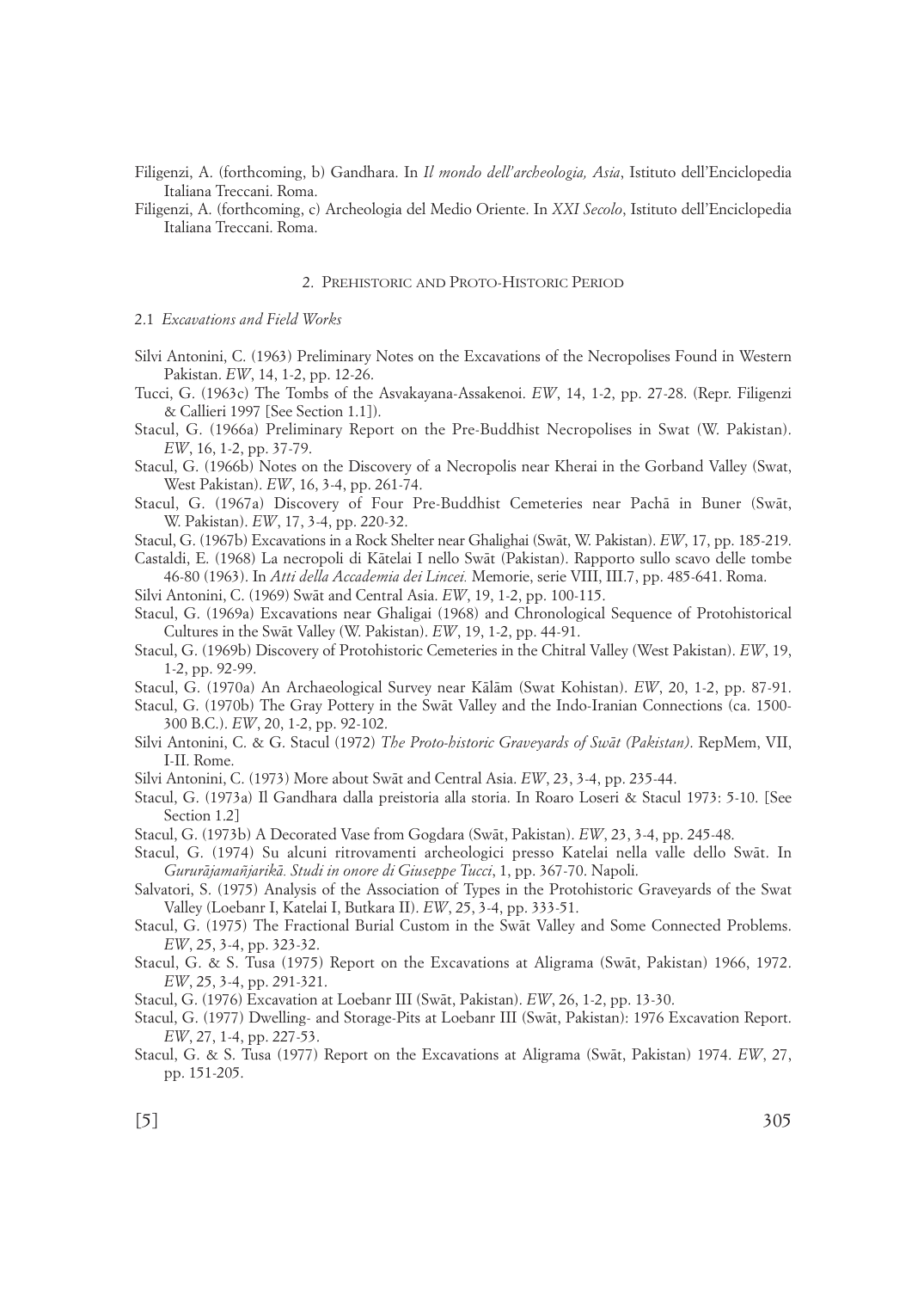Stacul, G. (1978a) Excavation at Bir-kot-ghundai (Swat, Pakistan). *EW*, 28, 1-4, pp. 137-50.

Stacul, G. (1978b) Culture protostoriche della valle dello Swåt alla luce degli scavi della Missione Archeologica Italiana nel Pakistan (IsMEO). *Un decennio di ricerche archeologiche. Quaderni de 'La ricerca scientifica'*. CNR, 100, 1, pp. 549-74.

Stacul, G. (1978-1979) On Periods and Cultures in the Swåt Valley and Beyond. *Puratattva*, 10, pp. 89-91.

- Stacul, G. (1979a) The Sequence of the Proto-historical Periods at Aligrama (Swåt, Pakistan). In J.E. Van Lohuizen-de Leeuw, ed., *South Asian Archaeology 1975*, pp. 87-90. Leiden.
- Stacul, G. (1979b) Early Iron Age in the North-West of Subcontinent. *Essay in Indian Protohistory*, pp. 341-45. Delhi.
- Tusa, S. (1979) The Swåt Valley in the 2nd and 1st Millennia B.C.: A Question of Marginality. In M. Taddei, ed., *South Asian Archaeology 1977*, 2, pp. 675-95. Napoli.
- Stacul, G. (1980a) B¤r-kø†**-**ghu∫dai (Swat, Pakistan): 1978 Excavation Report. *EW*, 30, 1-4, pp. 55-65.
- Stacul, G. (1980b) Loebanr III (Swat, Pakistan): 1979 Excavation Report. *EW*, 30, 1-4, pp. 67-76.
- Tusa, S. (1981) Notes on Some Protohistoric Finds in the Swåt Valley (Pakistan). *EW*, 31, 1-2, pp. 99-120.
- Silvi Antonini, C. (1982) Pratiche funerarie nelle regioni del Nord-Ovest dell'India. Le necropoli del Pakistan Settentrionale. In G. Gnoli & J.P. Vemant, eds., *La mort, les morts dans les sociétes anciennes*, pp. 314-17*.* Cambridge.
- Tusa, S. (1982) Distribuzione delle ricchezze ed agricoltura ad Aligråma (Swåt, Pakistan) nel II millennio a.C. *Uomo e Agricoltura*, Seminario di Scienze Antropologiche, suppl. 1, pp. 75 ff. Firenze.
- Stacul, G. (1983) Richiamo al Gandhara: testimonianze di una iconografia 'rigvedica' (c. XV secolo a.C.). *Atti dei Civici Musei di Storia ed Arte di Trieste*, 13, 2, pp. 1-10. Trieste.
- Stacul, G. (1984) Cultural Change in the Swåt Valley and Beyond, *c*. 3000-1400 B.C. In B. Allchin, ed., *South Asian Archaeology 1981*, pp. 205-12. Cambridge.
- Stacul, G. (1985a) Scavi a Loebanr III e Bir-kot-ghundai (Swāt). *Scavi e ricerche archeologiche degli anni 1976-1979*. *Quaderni de 'La ricerca scientifica'*. CNR, 112, 1, pp. 305-14.
- Stacul, G. (1985b) Mutazioni culturali nella valle dello Swat alla metà del secondo millennio. In M. Liverani, A. Palmieri & R. Peroni, eds., *Studi di paletetnologia in onore di Salvatore M. Puglisi*. Università di Roma, La Sapienza, pp. 291-97. Roma.
- Stacul, G. (1985c) Transhimalayana. Testimonianze archeologiche della prima metà del II millennio nelle valli del Kashmir e dello Swåt. In G. Gnoli & L. Lanciotti, eds., *Orientalia Iosephi Tucci memoriae dicata.* SOR, LVI, 3, pp. 1385-90. Roma.
- Tusa, S. (1985a) An Archaeological Survey in Darel. *Journal of Central Asia*, VII, 1, pp. 179-91.
- Tusa, S. (1985b) L'insediamento protostorico di Aligråma (Swåt). *Scavi e ricerche archeologiche degli anni 1976-1979*. *Quaderni de 'La ricerca scientifica'*. CNR, 112, 1, pp. 315- 25.
- Tusa, S. (1985c) Note sulla produzione metallica nella valle dello Swåt alla luce del rinvenimento di alcune matrici ad Aligråma. In G. Gnoli & L. Lanciotti, eds., *Orientalia Iosephi Tucci memoriae dicata.* SOR, LVI, 3, pp. 1493-1507. Roma.
- Stacul, G. (1986) Rev. H. Müller-Karpe, *Graberfelder der Swåt*. *Prehistorische Zeitschrift*, 61, pp. 90-91.
- Tusa, S. (1986) Report on the First Archaeological Survey in the Kalpani Valley and on the Soundings in the Sanghao Cave. *EW*, 36, 4, pp. 479-95.
- Stacul, G. (1987) *Prehistoric and Protohistoric Swat, Pakistan (c. 3000-1400 B.C.)*. RepMem, XX. Rome.
- Stacul, G. (1989a) Continuity of Forms and Traditions at Bir-kot-ghwandai, Swat. In K. Frifelt & P. Sorensen, eds., *South Asian Archaeology 1985*, pp. 321-26. London-Riverdale.
- Stacul, G. (1989b) Continuity and Change in the Swåt Valley (18th-15th B.C.). *Wisconsin Archaeological Reports*, 2, pp. 249-51.
- Stacul, G. (1990) On Chårsada and Beyond: What Is Wrong with Sir Mortimer Wheeler? In P. Callieri & M. Taddei, eds., *South Asian Archaeology 1987*. SOR, LXVI, 2, pp. 605-10. Rome.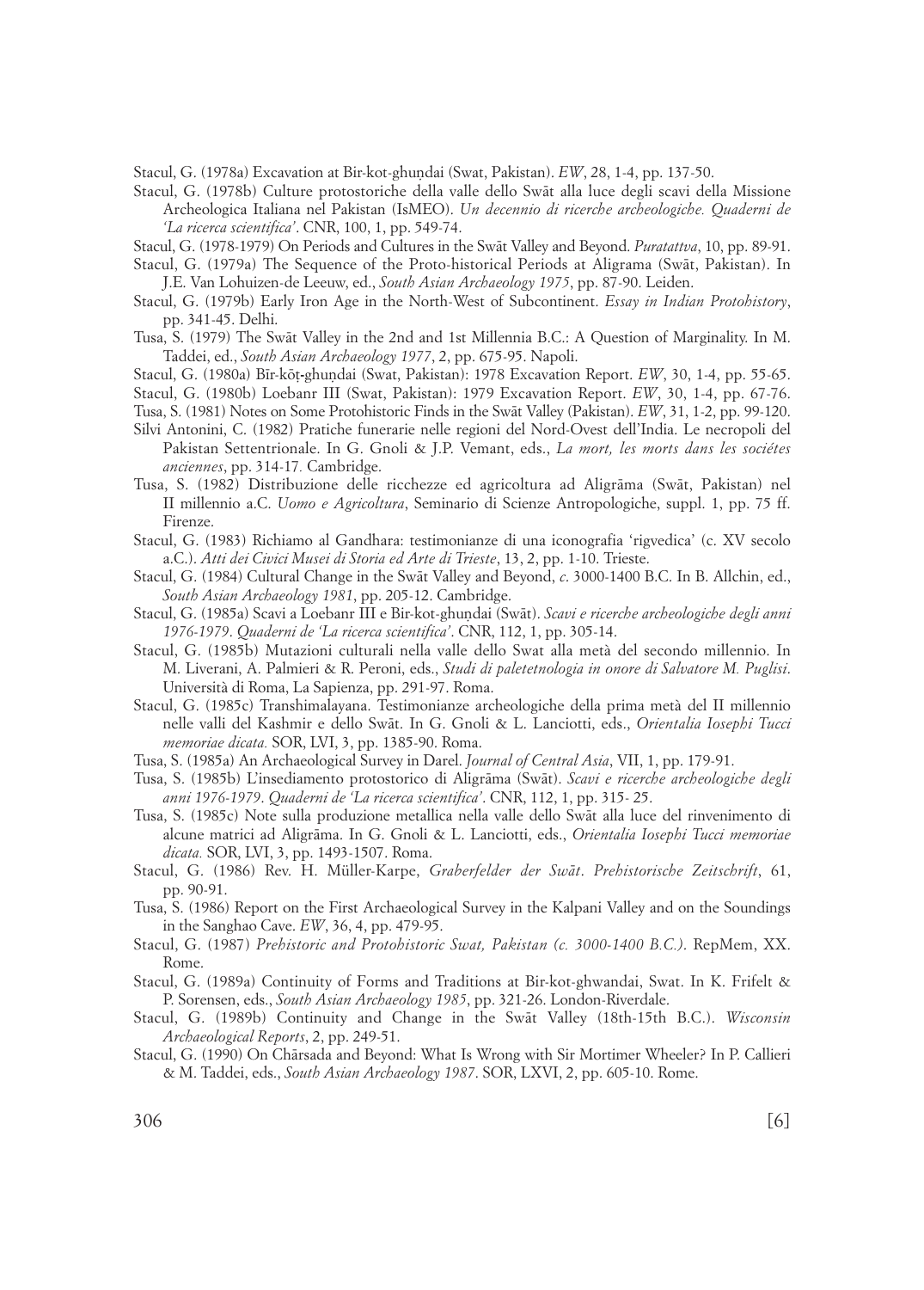- Tusa, S. (1990) Ancient Ploughing in Northern Pakistan. In P. Callieri & M. Taddei, eds., *South Asian Archaeology 1987*. SOR, LXVI, 1, pp. 349-76. Rome.
- Stacul, G. (1990-1991) Aspetti culturali di frontiera nelle valli himalayane e dintorni (III-II millennio a.C.). *Origini*, XV, pp. 349-57.
- Stacul, G. (1992a) Further Evidence for 'The Inner Asia Complex' from Swåt. In *South Asian Archaeology Studies*, pp. 112-22. New Delhi.
- Stacul, G. (1992b) Swåt, Pirak and Connected Problems (Mid-2nd Millennium B.C.). In J.P. Gerry & R.H. Meadow, eds., *South Asian Archaeology 1989*, pp. 267-71. Madison, Wisconsin.
- Stacul, G. (1993a) Kalako-deray, Swåt: 1989-1991. Excavation Reports. *EW*, 43, 1-4, pp, 69-94.
- Stacul, G. (1993b) Excavation at Kalako-deray, Swat. *Pakistan Archaeology*, 28, pp. 117-25.
- Stacul, G. (1993c) Kalako-deray, Swåt: An Archaeological Complex from the Early/Mid-2nd Millennium B.C. In A. Gail & G.J.R. Mevissen, eds., *South Asian Archeology 1991*, pp. 265-72. Stuttgart.
- Faccenna, D. & G. Stacul (1993) Kalako-dheray (Swåt, Pakistan). Rapporto dell'attività di scavo della Missione Archeologica Italiana dell'IsMEO (1989-1994). *Bollettino di Archeologia*, 19-21, pp. 261-68.
- Stacul, G. (1994a) Neolithic Inner Asian Traditions in Northern Indo-Pakistani Valleys. In A. Parpola & P. Koskikallio, eds., *South Asian Archaeology 1993*, pp. 707-15. Helsinki.
- Stacul, G. (1994b) Querns from Early Swåt. In M. Kenoyer, ed., *From Sumer to Meluhha: Contributions to the Archaeology of South and West Asia in Memory of George F. Dales, Jr*, pp. 235-39. Madison.
- Stacul, G. (1995) Kalako-deray, Swåt: 1992-1993 Excavation Reports. *EW*, 45, 1-4, pp, 109-26.
- Noci, F., R. Macchiarelli & D. Faccenna (1997) *Saidu Sharif I (Swat, Pakistan)*, 3. *The Graveyard*. RepMem, XXIII.3. Rome.
- Stacul, G. (1997a) Kalako-deray, Swåt: 1994-1996 Excavation Reports. *EW*, 47, 1-4, pp. 363-78.
- Stacul, G. (1997b) Early Iron Age in Swåt: Development or Intrusion? In R. Allchin & B. Allchin, eds., *South Asian Archaeology 1995*, pp. 341-48. Cambridge-New Delhi-Calcutta.
- Stacul, G. (1998a) New Archaeological Evidence from Swat Kohistan. *EW*, 48, pp. 449-55.
- Stacul, G. (1998b) Preistoria della valle dello Swåt, nel Pakistan, alla luce di recenti ricerche. *Rivista di Scienze Preistoriche*, XLIX, pp. 537-44.
- Stacul, G. (2000) The Late 'Gandharan Grave' Complex and the Following Stage. In G. De Marco & M. Taddei, eds., *South Asian Archaeology 1997*. SOR, XC, 2, pp. 747-57. Rome.
- Stacul, G. (2001) The Swåt in the Late 2nd and Early 1st Millennium B.C. In R. Eichmann & H. Parzinger, eds., *Migration und Kulturtransfer. Der Wandel vorder- und zentralasiatischer Kulturen im Umbruch vom 2. zum 1. vorchristlichen Jahrtausend*, pp. 237-46. Bonn.
- Stacul, G. (2005a) Human Figurines from Early Swat (2nd-1st Millennium B.C.). In C. Jarrige & V. Lefèvre, eds., *South Asian Archaeology 2001*, I, pp. 303-309. Paris.
- Stacul, G. (2005b) Symbols of Early Swat (*c*. 1700-1400 B.C.). In U. Franke-Vogt & H.J. Weisshaar, *South Asian Archaeology 2003*, pp. 211-14. Aachen.
- Micheli, R. (2006) Early Lithic Tools from Lower Kandak. In Olivieri 2006a: 43-62. [See Section 1.1]
- Vidale, M. (2006) Entering the Jambil Valley: Two Enigmatic Stones from Panr. In Olivieri 2006a: 63-71. [See Section 1.1]
- Stacul, G. (2006) Nota su una struttura a pozzo da Butkara I. In Callieri 2006a: 271-74. [See Section 1.1]
- Micheli, R. & M. Vidale (forthcoming) First Possible Evidence of Palaeolithic Tools in the Swat Valley, N.W.F.P., Pakistan. In *South Asian Archaeology 2005*. London.
- Stacul, G. (forthcoming) Stone 'Harvesters' of Neolithic Tradition from Northern Indo-Pakistani Valleys. In *South Asian Archaeology 2005*. London.

# 2.2 *Rock Art*

Brentjes, B. (1977) On the Petroglyphs of Gøgdara I in Swåt. In Tucci G. (1977) Appendix II. *EW*, 27, 1-4, pp. 92-93.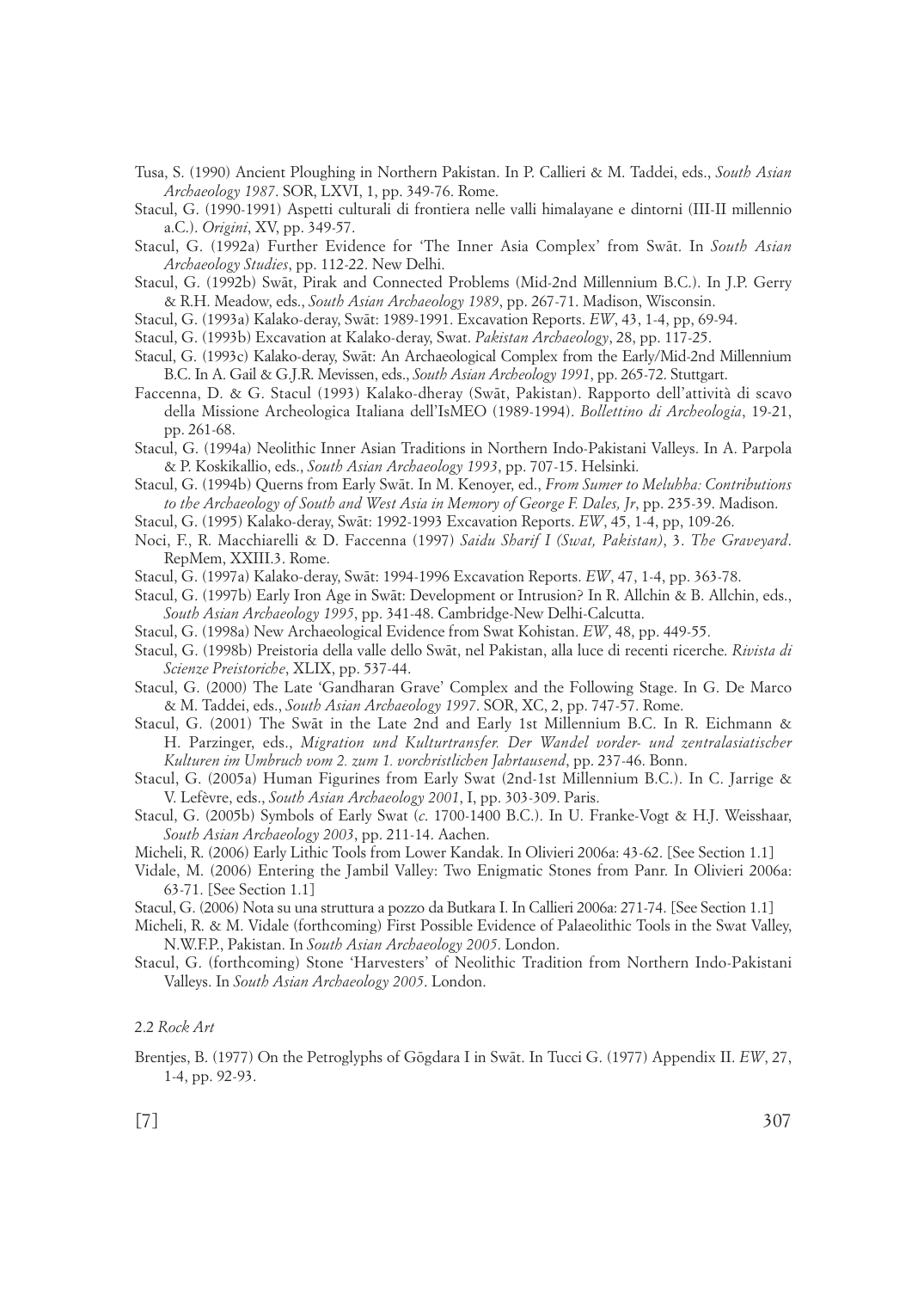- Desio, A. (1985) Nuovi reperti di graffiti rupestri nel Karakorum occidentale e nell'Hindu Kush. In G. Gnoli & L. Lanciotti, eds., *Orientalia Josephi Tucci memoriae dicata*. SOR, LVI, 1, pp. 233-54. Roma.
- Olivieri, L.M. (1998) The Rock-Carvings of Gogdara I. Documentation and Preliminary Analysis. *EW*, 48, 1-2, pp. 57-91.
- Vidale, M. & L.M. Olivieri (2002) Painted Rock Shelters from Swat Valley. Further Discoveries and New Hypotheses. *EW*, 52, 1-4, pp. 173-223.
- Olivieri, L.M. (2004) Late Protohistoric Painted Shelters from Swat Valley (North Pakistan). In E. Anati, ed., *XXI Valcamonica Symposium*, pp. 373-75. Capo di Ponte.
- Olivieri, L.M. & M. Vidale (2004) Beyond Gogdara I. New Evidence of Rock Carvings and Rock Artefacts from the Kandak Valley and Adjacent Areas (Swat, Pakistan). *EW*, 54, 1-4, pp. 121-80.
- Laurenza, S. & M. Vidale (2005) Towards an Archaeological Map of Swat: A Preliminary Field Test in the Kandak Valley. In C. Jarrige & V. Lefèvre, eds., *South Asian Archaeology 2001*, I, pp. 171-77. Paris.
- Olivieri, L.M. (2005) Gogdara I and Beyond. The Cultural Sequence of the Non-Buddhist Rock Art in Swat Valley. Preliminary Conclusions. In U. Franke-Vogt & H.J. Weisshaar, *South Asian Archaeology 2003*, pp. 215-22. Aachen.
- Olivieri, L.M. & M. Vidale (2005) Analytical Recognition or Visual *måyå*? A Cup-marked Megalith in the Kandak Valley (Swat, Pakistan). In Callieri & Filigenzi 2005: 445-63. [See Section 1.1]
- Olivieri, L.M. (2006c) Le Valli delle Meraviglie (Swat, Pakistan settentrionale). *Stromata*, 1, http:// www.isiao.it.
- Olivieri, L.M. & M. Vidale with contributions by A. Nasir Khan, T. Saeed, L. Colliva, R. Garbini, L. Langella, R. Micheli & E. Morigi (2006) Archaeology and Settlement History in a Test-Area of the Swat Valley. Preliminary Report on the AMSV Project (1st Phase). In Olivieri 2006a: 73-150. [See Section 1.1]
- Benassi, A. & I.E. Scerrato (forthcoming) Brevi appunti su una ricognizione nella media Valle dell'Indo: rapporto tra petroglifi, miti di fondazione e pratiche rituali dei Brok-pa. In *III Convegno Italiano di Etnoarcheologia, Mondaino, 18-20 marzo 2004.* BAR.
- Olivieri, L.M. (forthcoming, a) Preliminary Results of the 2004 Survey Campaign in the Kandak Valley and Adjacent Areas. In Ihsan Ali, ed., *International Conference 'Sustainability of Communities in Remote Environments: Hindu Kush, Pakistan'*. Department of Archaeology and Museums NWFP Pakistan and University of Glasgow, UK.
- Olivieri, L.M. (forthcoming, b) Hanging Rocks and 'Intoxicating' Drinks. The Rock Art Sequence of the Swat Valley. In *South Asian Archaeology 2005*. London.
- Olivieri, L.M. (forthcoming, c) *Art and Landscape*, II. *Rock Art of the Swat Valley: The 'Non-Buddhist' Tradition*. RepMem. Rome.

#### 2.3 *Anthropology and Archaeometry*

- Alciati, G. & M. Fedeli (1965) On Some Traumatic Lesions in Human Bone Remains of the Necropolis of Butkara II (Swat, West Pakistan). *EW*, 15, 3-4, pp. 168-73.
- Genna, G. (1965) First Anthropological Investigations of the Skeletal Remains of the Necropolis of Butkara II (Swat, West Pakistan). *EW*, 15, 3-4, pp. 161-67.
- Alciati, G. (1967) *I resti ossei umani delle necropoli dello Swåt (W. Pakistan).* 1, *Butkara II*. RepMem, VIII, 1, Rome.
- Alciati, G. (1968) Caratteri emotipologici di una popolazione dello Swat (Pakistan occidentale). *Rivista di Antropologia*, 55, pp. 203-10.
- Maestri, D. & G. Alciati (1968) Le creste papillari della mano nello Swat (Pakistan occidentale). *Rivista di Antropologia*, 55, pp. 211-16.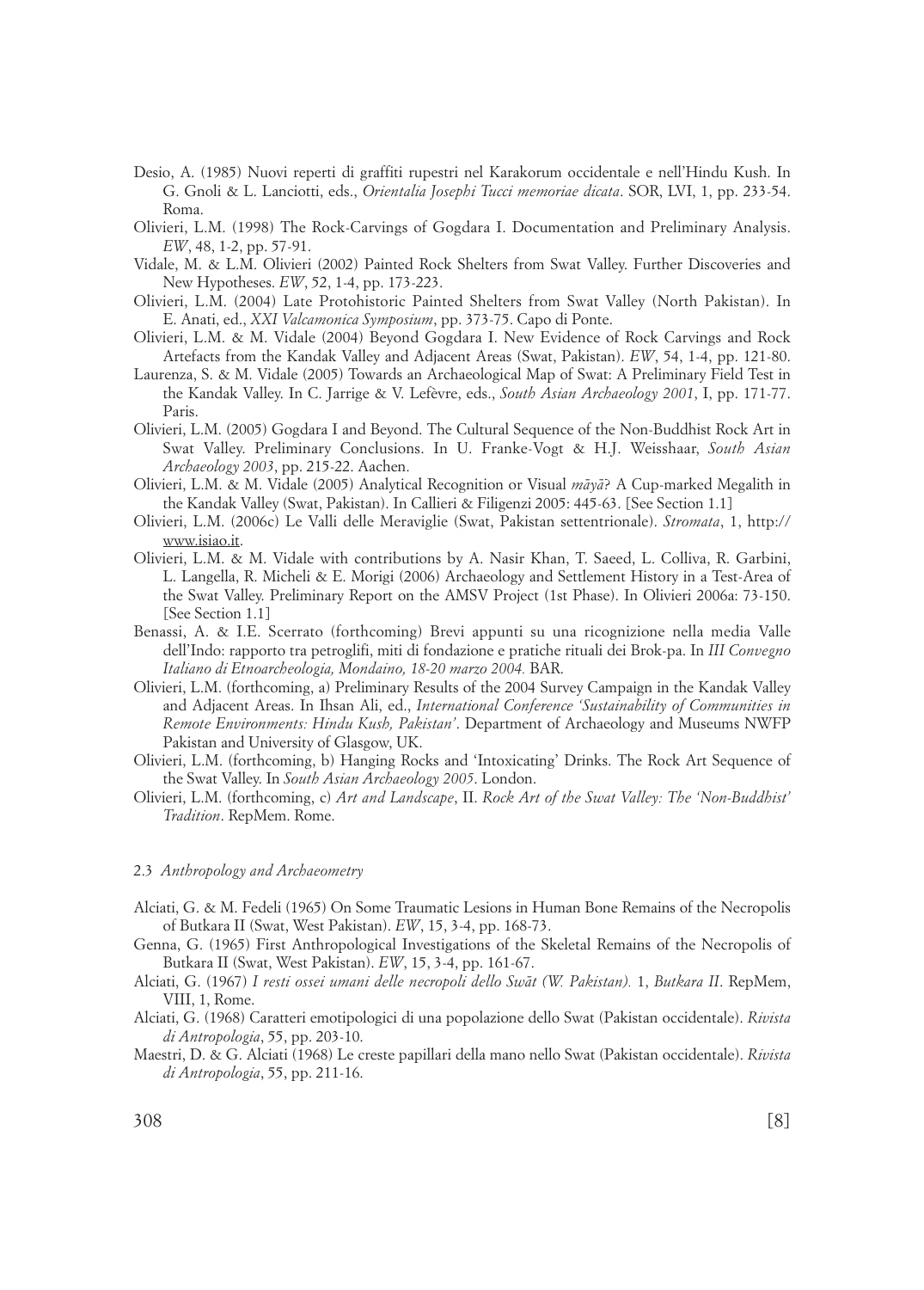Massari Mariottini, C. (1974) *Resti scheletrici dei Kalashk e dei Kati (Chitral, Pakistan)*. RepMem, XII. Roma.

Azzaroli, A. (1975) Two Proto-historic Horse Skeletons from Swåt, Pakistan. *EW*, 25, 3-4, pp. 353-57.

Pardini E. (1977) The Human Remains from Aligråma Settlement (Swåt, Pakistan). *EW*, 27, pp. 207-26.

Compagnoni, B. (1979) Preliminary Report on the Faunal Remains from Protohistoric Settlements of Swat. In M. Taddei, ed., *South Asian Archaeology 1977*, 2, pp. 697-700. Naples.

- Costantini, L. (1979) Notes on the Palaeoethnobotany of Protohistorical Swat. In M. Taddei, ed., *South Asian Archaeology 1977*, 2, pp. 703-8. Naples.
- Coppa, A., R. Macchiarelli & G.F. Biondi (1980) L'omogeneità biologica degli inumati delle necropoli protostoriche di Kåtelai I e Loebanr (Swåt, Pakistan occ.). Lo studio di varianti morfologiche discontinue del cranio. *Antropologia Contemporanea*, 3, pp. 405-8.
- Alciati, G. & G. Marcolin (1985) A Statistical Comparison of Skeletal Remains with People Living in the Same Area. In G. Gnoli & L. Lanciotti, eds., *Orientalia Iosephi Tucci memoriae dicata*. SOR, LVI, 1, pp. 9-15. Roma.

Compagnoni, B. (1987) Faunal Remains. In Stacul 1987: 131-53. [See Section 2.1]

Costantini, L. (1987) Vegetal Remains. In Stacul 1987: 155-65. [See Section 2.1]

- Passarello, P. & R. Macchiarelli (1987) La necropoli protostorica di Kåtelai (Swåt, Pakistan). Analisi antropologica del materiale scheletrico con riferimento al contesto paleobiologico umano dell'area medio-orientale. *Rivista di Antropologia*, 65, pp. 5-104.
- Macchiarelli, R. (1997) The Human Skeletal and Dental Remains. In F. Noci, R. Macchiarelli & D. Faccenna 1997: 37-104. [See Section 2.1]
- Jawad, A. (1998) Faunal Remains from Kalako-deray, Swat (Mid-2nd Millennium B.C.). *EW*, 48, 3-4, pp. 265-90.
- Morigi, E. & P. Bianchetti (2005) New Evidence on the Pottery Sequence of Ghalegay (Swat, Pakistan). In U. Franke-Vogt & H.J. Weisshaar, *South Asian Archaeology 2003*, pp. 223-30. Aachen.
- Morigi, E., P. Bianchetti & M. Vidale (2005) Tecnologie ceramiche della Valle dello Swat: osservazioni archeometriche preliminari. In B. Fabbri, S. Gualtieri & G. Volpe, eds., *Tecnologie di Lavorazione e Impieghi dei Manufatti, Atti della 7a Giornata di Archeometria della Ceramica (Lucera, 10-11 aprile 2003)*, pp. 123-35. Bari.
- Morigi, E. (forthcoming) The Evolution of Moulding Technique in the Ceramic Sequence of the Swat Valley (North-West Pakistan). In *South Asian Conference 2005*. London.

#### 3. HISTORIC PERIOD

#### 3.1 *Settlements and Fortifications*

3.1.1 Excavations and Field Works

- Gullini, G. (1958) Marginal Note on the Excavations at the Castle of Udegram: Restoration Problems. *EW*, 9, 4, pp. 329-48.
- Gullini, G. (1962) *Udegram*. RepMem, I. Rome.
- Faccenna, D. (1964-65) Preliminary Report on the 1963 Excavation Campaign of Barama I (Swat-Pakistan). *EW*, 15, 1-2, pp. 7-23.

Callieri, P., D. Faccenna & A. Filigenzi (1984) Pakistan 1. Excavations and Researches in the Swat Valley – B¤r-ko†-ghwa∫∂ai. *EW*, 34, 4, pp. 493-500.

Filigenzi, A. & G. Stacul (1985) Pakistan 1. The Italian Archaeological Mission in Pakistan. *EW*, 35, 4, pp. 436-39.

Callieri, P. (1990a) Raskopki ital'janskoj arxeologicheskoj ekspedicii v rajone Bir-kot-gxvandai (Swat, Pakistan). *VDI*, 4, pp. 137-51.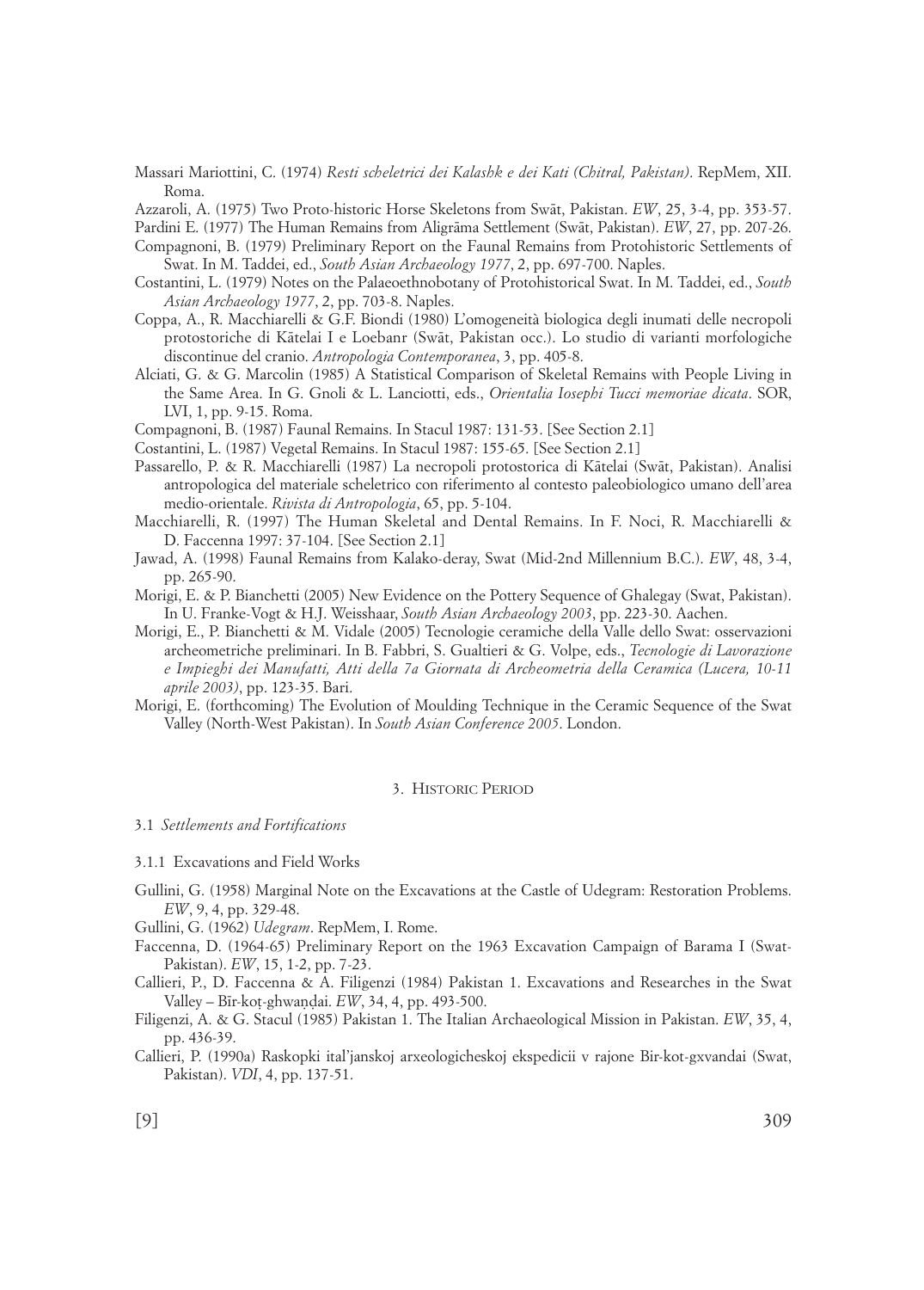- Callieri, P., A. Filigenzi & G. Stacul (1990) Bir-Kot-Ghwandai, Swat: 1987 Excavation Campaign. *Pakistan Archaeology*, 25, pp. 183-92.
- Callieri, P. (1992) Bir-kot-ghwandai: An Early Historic Town in Swat (Pakistan). In C. Jarrige, ed., *South Asian Archaeology 1989*, pp. 339-46. Madison.
- Callieri, P., P. Brocato, A. Filigenzi, L.M. Olivieri & M. Nascari (1992) *B¤r-ko†-ghwa∫∂ai 1990-1992. A Preliminary Report on the Excavations of the Italian Archaeological Mission, IsMEO*. *AION*, 52, 4. Suppl. 73.
- Faccenna, D., P. Callieri & L.M. Olivieri (1992) Barikot, Swat, Pakistan. Rapporto sullo scavo nel centro abitato di Bir-kot-Ghwandai durante gli anni 1990-1992 ad opera della Missione Archeologica Italiana dell'IsMEO. *Bollettino di Archeologia*, 13-15, pp. 305-10.
- Callieri, P. (1993a) Excavations of the IsMEO Italian Archaeological Mission at the Historic Settlement of Bir-kot-ghwandai, Swat, Pakistan: 1990-91 Campaign. In A.J. Gail & G.J.R. Mevissen, eds., *South Asian Archaeology 1991*, pp. 339-48. Stuttgart.
- Callieri, P. (1993b) Ranneistoricheskij Svat: primer akkul'turacii? *VDI*, 2, pp. 131-36.
- Olivieri, L.M. (1993) Excavations at Bir-kot-ghwandai (Swat) 1992. Preliminary Report. *Pakistan Archaeology*, 28, pp. 103-16.
- Callieri, P. (1994) The Swat Valley and the Spread of Gandharan Art. In R.M. Cimino, ed., *Ancient Rome and India. Commercial and Cultural Contacts between the Roman World and India*, pp. 232- 36. New Delhi.
- Callieri, P. (1995) The North-West of the Indian Subcontinent in the Indo-Greek Period: The Archaeological Evidence. In A. Invernizzi, ed., *In the Land of the Gryphons*. Monografie di Mesopotamia, V, pp. 293-308. Firenze.
- Olivieri, L.M. (1996b) Strutture militari e civili di età tardoantica in stato di rudere nello Swat. In L. Marino, ed., *Restauro Archeologico*, pp. 95-102. Firenze.
- Callieri, P. (1999) Huns in Afghanistan and the North-West of the Indian Subcontinent: The Glyptic Evidence. In M. Alram & D.E. Klimburg-Salter, eds., *Coins, Art, and Chronology. Essays on the Pre-Islamic History of the Indo-Iranian Borderlands*, pp. 277-91. Wien.
- Callieri, P., L. Colliva, R. Micheli, Abdul Nasir & L.M. Olivieri (2000) Bīr-koț-ghwaņḍai, Swāt, Pakistan. 1998-1999 Excavation Report. *EW*, 50, 1-4, pp. 191-226.
- Callieri, P., L. Colliva & A. Nasir (2000-2001) Bir-kot-ghwandai, Swat, Pakistan. Preliminary Report on the Autumn 2000 Campaign of the IsIAO Italian Archaeological Mission in Pakistan. *AION*, 60-61, pp. 215-32.
- Olivieri, L.M. (2003a) *B¤r-ko†-ghwa∫∂ai Interim Reports*, I. *The Survey of the Bir-kot Hill. Architectural Comparisons and Photographic Documentation.* RepMem, Series Minor, IV. Rome.
- Olivieri, L.M. (2003b) La fase di occupazione islamica del colle di Bir-kot. Le evidenze della ricognizione e dello scavo. In M.V. Fontana & B. Genito, eds. *Studi in onore di Umberto Scerrato per il suo settantacinquesimo compleanno*. Università degli Studi di Napoli 'L'Orientale' Dipartimento di Studi Asiatici – IsIAO, Series Minor, LXV, 2, pp. 593-608. Napoli.
- Callieri, P. (2005d) Excavation of the IsIAO Italian Archaeological Mission in Pakistan at Bīr-kotghwa∫∂ai, Swat: The Sacred Building on the Citadel. In C. Jarrige & V. Lefèvre, eds., *South Asian Archaeology 2001*, II, pp. 417-25. Paris.

3.1.2 Finds, Numismatic and Epigraphy

- Tucci, G. (1970) Oriental Notes V: Preliminary Account of an Inscription from North-Western Pakistan. *EW*, 20, 1-2, pp. 103-04. (Repr. Filigenzi & Callieri 1997 [See Section 1.1]).
- Callieri, P. (1984) A Potsherd with a Greek Inscription from Bir-kot (Swat). *Journal of Central Asia*, VII, 1, pp. 49-53.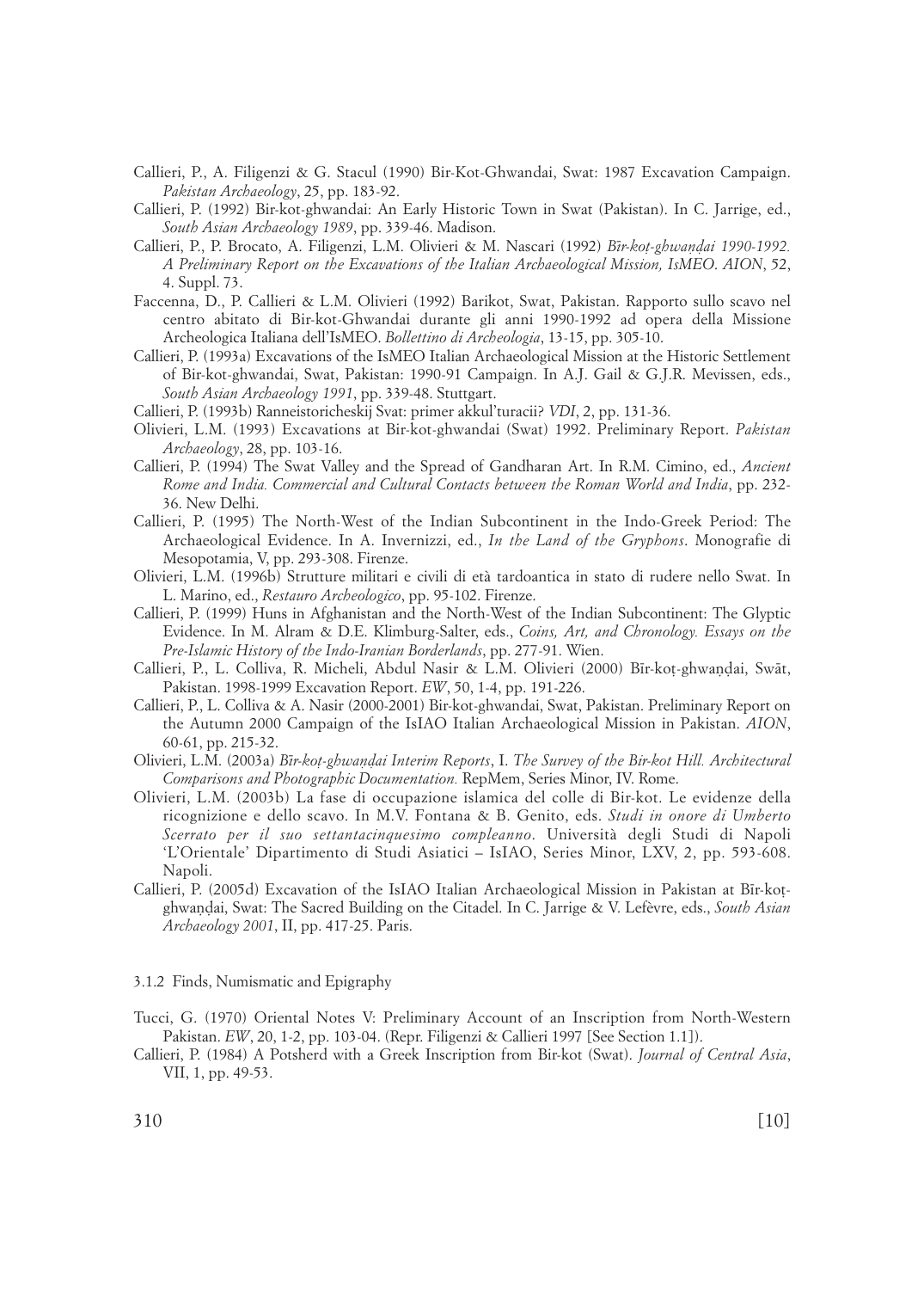- Scerrato, U. & M. Taddei (1995) A Possible Hindu-Shahi Lintel from Swat. In J. Guy, ed., *Indian Art & Connoisseurship: Essay in Honour of Douglas Barret*, pp. 52-61. Middleton, NJ-New Delhi.
- Callieri, P. (1990b) Archaeological Activities at Bir-kot-ghwandai, Swåt: A Contribution to the Study of the Pottery of Historic Age from N.W.F.P. In P. Callieri & M. Taddei, eds., *South Asian Archaeology 1987*. SOR, LXVI, 2, pp. 675-92. Rome.
- Callieri, P., with contributions by E. Errington, R. Garbini, Ph. Gignoux, N. Sims-Williams & W. Zwalf (1997) *Seals and Sealings from the North-West of the Indian Subcontinent and Afghanistan (4th Century BC-11th Century AD). Local, Indian, Sasanian, Graeco-Persian, Sogdian, Roman*. Dissertationes, I. Naples.
- Taddei, M. (1999-2000) A Note on Some Luxury Artefacts Imported from Åndhra into Gandhåra. In E. Errington & O. Bopearachchi, eds., *Silk Road Art and Archaeology. 6. Papers in Honour of Francine Tissot*, pp. 45-49. Kamakura. (Repr. Filigenzi & Verardi 2003 [See Section 1.1]).
- Callieri, P. (2000) Decorated Pottery from the IsIAO Excavations at Bir-kot-ghwandai (Swat, Pakistan, 2nd cent. B.C.-15th cent. AD). In M. Taddei & G. De Marco, eds., *South Asian Archaeology 1997*. SOR, XC, 2, pp. 857-76. Rome.
- Filigenzi, A. (2003) The Three Hares from B¤r-ko†-ghwa∫∂ai: Another Stage in the Journey of a Widespread Motif. In M.V. Fontana & B. Genito, eds., *Studi in onore di Umberto Scerrato per il suo settantacinquesimo compleanno*. Università degli Studi di Napoli 'L'Orientale', Dipartimento di Studi Asiatici – IsIAO, Series Minor, LXV, 1, pp. 327-46. Napoli.
- MacDowall, D.W. & P. Callieri (2004) A Catalogue of Coins from the Excavations at Bīr-kot-ghwandai 1984-1992. In *B¤r-ko†-ghwa∫∂ai Interim Reports*, II. RepMem, New Series, III, pp. 27-90. Rome.
- Taddei, M. (2004) Imported Artefactcs from B¤r-ko†-ghwa∫∂ai. In *B¤r-ko†-ghwa∫∂ai Interim Reports*, II. RepMem, New Series, III, pp. 9-24. Rome. (Repr. Filigenzi & Verardi 2003 [See Section 1.1]).
- Filigenzi, A. (2005) Stone and Stucco Sculptures from the Sacred Building of Bīr-kot-ghwandai, Swat, Pakistan. In C. Jarrige & V. Lefèvre, eds., *South Asian Archaeology 2001*, II, pp. 453-61. Paris.
- Micheli, R. (forthcoming) Ancient Ear-plugs from the Bir-kot Hilltop. A Neglected Class of Ornaments from Swat, Northern Pakistan. *EW*, 57.

#### 3.1.3 Archaeometry

Alessio, M., F. Bella, F. Bachechi & C. Cortesi (1966) [on Barama I]. *Radiocarbon*, 8, p. 409.

#### 3.2 *Sacred Settlements*

#### 3.2.1 Excavations and Field Works

Faccenna, D. (1962) *Mingora: Site of Butkara I*. RepMem, I. Rome.

Cimmino, E. & P. Gui (unpubl.) Lavori in preparazione della Carta Archeologica della Valle del Jambil. Faccenna, D. (1980-81) *Butkara I (Swåt, Pakistan) 1956-1962*. RepMem, III, 1-5.2. Rome.

Callieri, P. (1985) Il monastero dell'area sacra buddhistica di Saidu Sharif I (Swat). In *Scavi e ricerche archeologiche degli anni 1976-1979. Quaderni de 'La ricerca scientifica'*. CNR, 112, pp. 327-39.

Callieri, P. (1989) *Saidu Sharif I (Swåt, Pakistan)*, 1*. The Buddhist Sacred Area, The Monastery.* RepMem, XXIII, 1. Rome.

Faccenna, D., A.N. Khan & I.H. Nadiem (1993) *Pån® I (Swåt, Pakistan)*. RepMem, XXVI. Rome.

Faccenna, D. (1995b) *Saidu Sharif I (Swåt, Pakistan)*, 2*. The Buddhist Sacred Area. The St∑pa Terrace*. RepMem, XXIII, 2. Rome.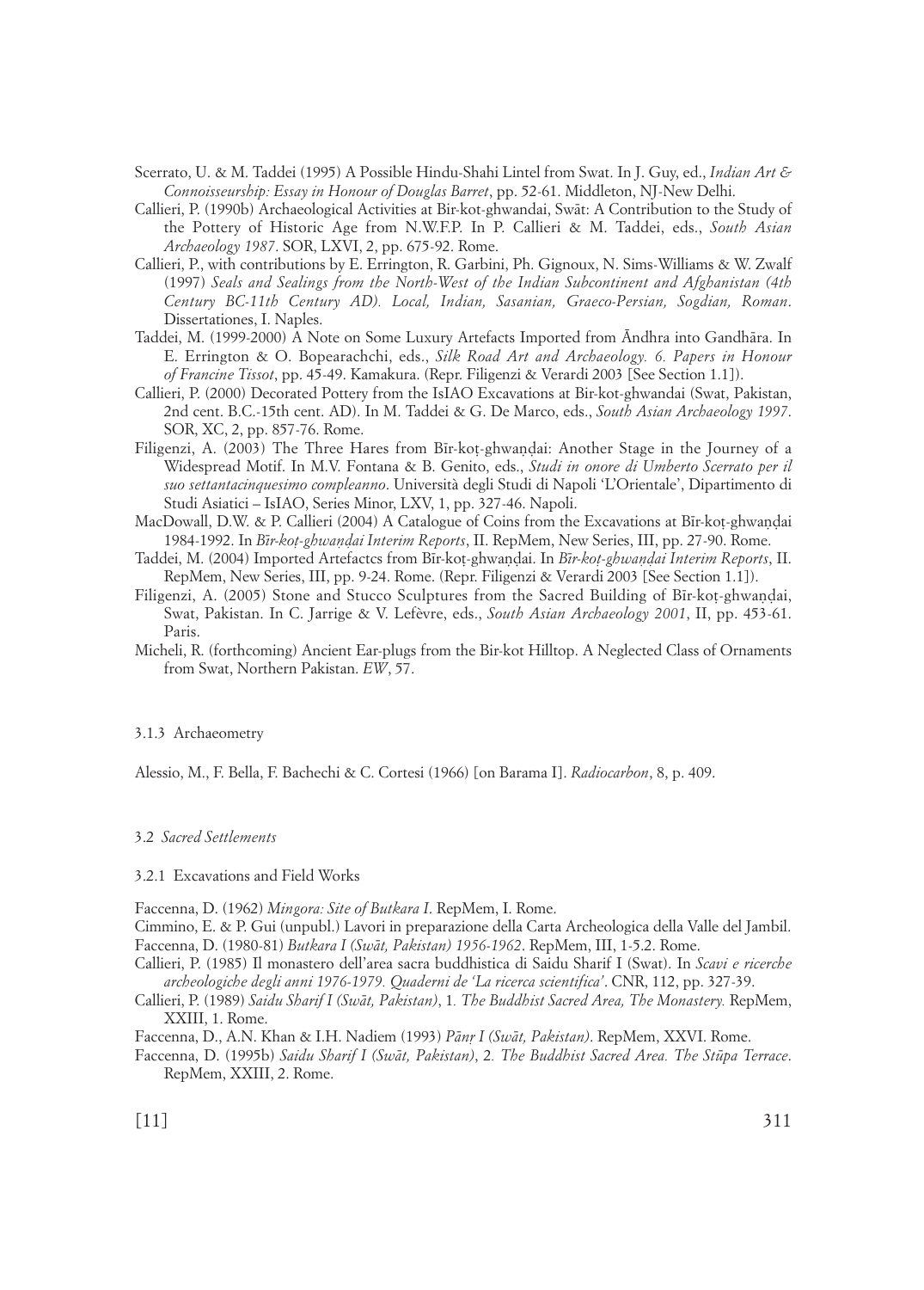3.2.2 Fine Arts, Numismatic and Epigraphy

- Tucci, G. (1958b) On a Sculpture of Gandhåra. *EW*, 9, 3, pp. 227-30. (Repr. Filigenzi & Callieri 1997 [See Section 1.1]).
- Faccenna, D., photographs by F. Bonardi, catalogue by M. Taddei (1962) *Sculptures from the Sacred Area of Butkara I (Swat, W. Pakistan)*. RepMem, II, 2. Rome.
- Taddei, M. (1962) An Ekamukhalinga from N.W.F.P. and Some Connected Problems. A Study in Iconography and Style. *EW*, 13, 4, pp. 288-310. (Repr. Filigenzi & Verardi 2003 [See Section 1.1]).
- Gnoli, G. (1963) The Tyche and the Dioscuri in Ancient Sculptures from the Valley of Swat. *EW*, 14, 1-2, pp. 29-37.
- Taddei, M. (1963a) Iconographic Considerations on a Gandhåra Relief in the National Museum of Oriental Art in Rome. *EW*, 14, 1-2, pp. 38-55. (Repr. Filigenzi & Verardi 2003 [See Section 1.1]).
- Taddei, M. (1963b) Il mito di Filottete ed un episodio della vita del Buddha. *Archeologia Classica*, XV, pp. 198-218. (Repr. Filigenzi & Verardi 2003 [See Section 1.1]).
- Tucci, G. (1963c) Oriental Notes II: An Image of a Devi Discovered in Swat and Some Connected Problems. *EW*, 14, 3-4, pp. 146-82. (Repr. Filigenzi & Callieri 1997 [See Section 1.1]).
- Faccenna, D., photographs by F. Bonardi, catalogue by M. Taddei (1964) *Sculptures from the Sacred Area of Butkara I (Swat, Pakistan)*. RepMem, II, 3. Rome.
- Taddei, M. (1964) Il Museo Nazionale d'Arte Orientale. *Palatino*, VIII, 7-8, pp. 176-80.
- Taddei, M. (1964-65a) A Linga-shaped Portable Sanctuary of the Sahi Period. *EW*, 15, 1-2, pp. 24-25.
- Taddei, M. (1965) On a Hellenistic Model Used in Some Gandharan Reliefs in Swåt. *EW*, 15, 3-4, pp. 174-78. (Repr. Filigenzi & Verardi 2003 [See Section 1.1]).
- Agrawala, R.C. (1966) An Interesting Relief from the Swåt Valley (I). *EW*, 16, 1-2, pp. 82-83. (Repr. Filigenzi & Verardi 2003 [See Section 1.1]).
- Coarelli, F. (1966) The Bronze Handles of Chårsada. *EW*, 16, 1-2, pp. 94-108.
- Petech, L. (1966) A Kharostī Inscription from Butkara I (Swat). *EW*, 16, 1-2, pp. 80-81.
- Pugliese Carratelli, G. (1966) Greek Inscriptions of the Middle East. *EW*, 16, 1-2 pp. 35-36.
- Taddei, M. (1966b) An Interesting Relief from the Swåt Valley (II). *EW*, 16, 1-2, pp. 84-88. (Repr. Filigenzi & Verardi 2003 [See Section 1.1]).
- Taddei, M. (1966c) A Problematical Toilet-tray from U∂egråm. *EW*, 16, 1-2, pp. 89-93. (Repr. Filigenzi & Verardi 2003 [See Section 1.1]).
- Tucci, G. (1968) Oriental Notes III: A Peculiar Image from Gandhara. *EW*, 18, 3-4, pp. 289-92. (Repr. Filigenzi & Callieri 1997 [See Section 1.1]).
- Taddei, M. (1969a) The Hariscandra Seal from Mohrā Morādu. An Iconographical Note. *AION*, 19, pp. 57-68. (Repr. Filigenzi & Verardi 2003 [See Section 1.1]).
- Taddei, M. (1969b) Harpocrates-Brahmâ-Maitreya: A Tentative Interpretation of a Gandharan Relief from Swât. *Dialoghi di archeologia*, 3, pp. 364-90. (Repr. Filigenzi & Verardi 2003 [See Section 1.1]).
- Faccenna, D. (1974a) Excavations of the Italian Archaeological Mission (IsMEO) in Pakistan: Some Problems of Gandharan Art and Architecture. In B.G. Gafuroy, G.M. Bongard-Levin, E.A. Grantovsky, L.I. Mirshnikov & B.Y. Stavisky, eds., *Central Asia in the Kushan Period. Proceedings of the International Conference on the History, Archaeology and Culture of Central Asia in the Kushan Period*, I, pp. 126-76. Moskow.
- Faccenna, D. (1974b) Su una raffigurazione in un capitello corinzio di Aquileia. In *Gururåjamañjarikå. Studi in onore di Giuseppe Tucci*, pp. 411-34. Napoli.
- Taddei, M. (1974) Appunti sull'iconografia di alcune manifestazioni luminose dei Buddha. In *Gururåjamañjarikå. Studi in onore di Giuseppe Tucci*, pp. 435-49. Napoli. (Repr. Filigenzi & Verardi 2003 [See Section 1.1]).
- Göbl, R. (1976) *A Catalogue of Coins from Butkara I (Swåt, Pakistan)*. RepMem, IV. Rome.
- Taddei, M. (1979) The Story of the Buddha and the Skull-Tapper*. AION*, 39, pp. 395-420. (Repr. Filigenzi & Verardi 2003 [See Section 1.1]).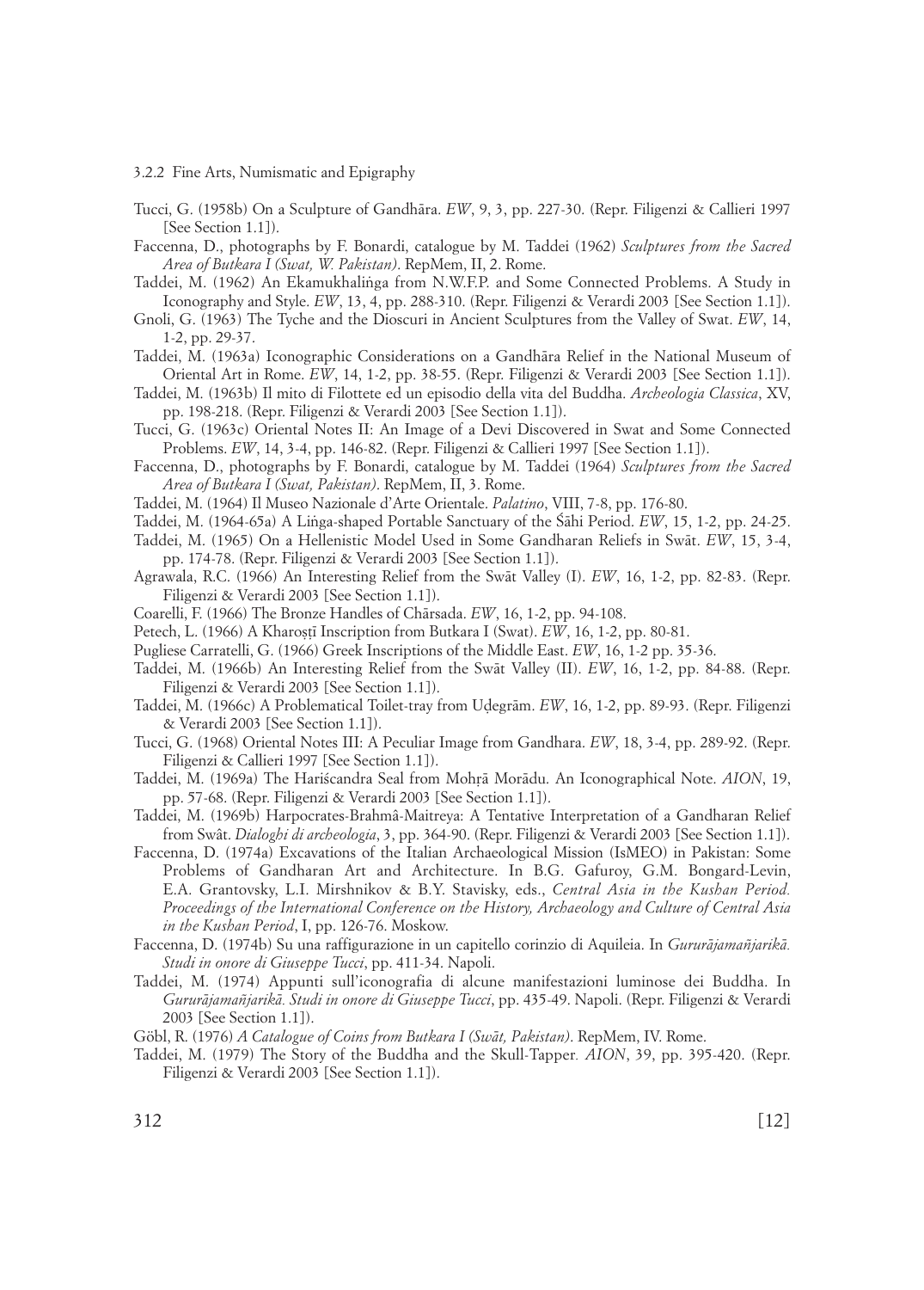- De Marco, G. (1983) I 'Kuşāna' nella vita del Buddha. Per una analisi del rapporto tra potere politico e religione nell'antico Gandhåra. *AION*, 43, 1, suppl. 34. Napoli.
- Taddei, M. (1983) Addenda to 'The Story of the Buddha and the Skull-Tapper'*. AION*, 43, pp. 333-39. (Repr. Filigenzi & Verardi 2003 [See Section 1.1]).
- Faccenna, D. (1984) Note gandhariche 1. Ricostruzione di un pilastro con cakra nell'area sacra di Butkara I (Swåt, Pakistan). *AION*, 44, pp. 319-38.
- Faccenna, D. (1985) An Inscribed Stele from Peshawar. *Journal of Central Asia*, VIII, 1, pp. 93-102.
- Taddei, M. (1985a) A New Early Śaiva Image from Gandhāra. In J. Schotsmans & M. Taddei, eds., *South Asian Archaeology 1983*. IUO, Series Minor, XXIII, pp. 615-28. (Repr. Filigenzi & Verardi 2003 [See Section 1.1]).
- Taddei, M. (1985b) Two Notes on Gandharan Iconography. *EW*, 35, 1-4, pp. 271-76. (Repr. Filigenzi & Verardi 2003 [See Section 1.1]).
- Faccenna, D. (1986a) Note gandhariche 3. Lo st∑pa a colonne dell'area sacra buddhistica di Saidu Sharif I (Swåt, Pakistan). In G. Brucher et al., eds., *Orient un Okzident im Spiegel der Kunst. Festschrift Heinrich Gerhard Franz zum 70. Geburtstag*, pp. 55-80. Graz.
- Faccenna, D. (1986b) Note gandhariche 4. An Inscribed Stele from Peshawar Depicting a Male Figure in Kußå∫a Dress. *AION*, 46, pp. 441-55.
- Faccenna, D. (1986c) Catalogue of the Material from the Excavation Carried Out by the Italian Archaeological Mission of IsMEO in Pakistan. Corpus of the Sculptures of Gandharan Art. *EW*, 36, 4, pp. 351-53.
- De Marco, G. (1987) The Stūpa as a Funerary Monument: New Iconographical Evidence. *EW*, 27, 1-4, pp. 191-246.
- Faccenna, D. (1987) Catalogue of the Material from the Excavation Carried Out by the Italian Archaeological Mission of IsMEO in Pakistan. Corpus of the Sculptures of Gandharan Art. *EW*, 37, 1-4, pp. 461-62.
- Taddei, M. (1987) Non-Buddhist Deities in Gandharan Art. Some New Evidence. In M. Yaldiz & W. Lobo, eds., *Investigating Indian Art*. Veröffentlichungen des Museums für Indische Kunst, 8, pp. 349-62. Berlin. (Repr. Filigenzi & Verardi 2003 [See Section 1.1]).
- Faccenna, D. (1988a) Catalogue of the Material from the Excavation Carried Out by the Italian Archaeological Mission of IsMEO in Pakistan. Corpus of the Sculptures of Gandharan Art. *EW*, 38, 1-4, pp. 313-14.
- Faccenna, D. (1988b) Note gandhariche 2. Sulla ricostruzione di un grande rilievo da Butkara I raffigurante la partenza di S¤ddhartha da Kapilavastu. In G. Gnoli & L. Lanciotti, eds., *Orientalia Josephi Tucci memoriae dicata*. SOR, LVI, 1, pp. 325-41. Roma.
- Taddei, M. (1988) Una nuova iscrizione di Asoka dal Nordovest. In G. Gnoli & L. Lanciotti, eds., *Orientalia Josephi Tucci memoriae dicata*. SOR, LVI, 3, pp. 1445-49. Roma.
- Taddei, M. (1989) Della cosiddetta 'prospettiva rotante' nell'arte del Gandhåra. *Prospettiva*, 53-56, aprile 1988-gennaio 1989: *Scritti in ricordo di Giovanni Previtali*, vol. 1, pp. 71-74. (Repr. Filigenzi & Verardi 2003 [See Section 1.1]).
- Filigenzi, A. (1990) La triade buddistica nell'arte del Gandhara. *AION*, 50, 1, pp. 93-100.
- Taddei, M. (1990) A Flaming Buddha and His Devotees from Far-away Countries. In C. Bautze-Picron, ed., *Makaranda: Essays in Honour of Dr James C. Harle*, pp. 43-50. Delhi. (Repr. Filigenzi & Verardi 2003 [See Section 1.1]).
- Callieri, P. (1991a) New Perspectives in the Appreciation of the Gandharan Culture: A Contribution from the Sphragistic. In G. Bhattacharya, ed., *Akßyan¤v¤*. *Essays Presented to Dr Debala Mitra in Admiration of Her Scholarly Contributions*, pp. 67-72. New Delhi.
- Callieri, P. (1991b) La glittica romana nel Gandhåra: presenze e influssi. In *Atti della Accademia Nazionale dei Lincei*, anno CCCLXXXVI, 1989, serie VIII. Rendiconti. Classe di Scienze morali, storiche e filologiche, XLIV, pp. 243-57. Roma.
- Faccenna, D. (1991) A Type of 'Composite' Gandhåran Capital. *Pakistan Archaeology*, 26, 1, pp. 199-217.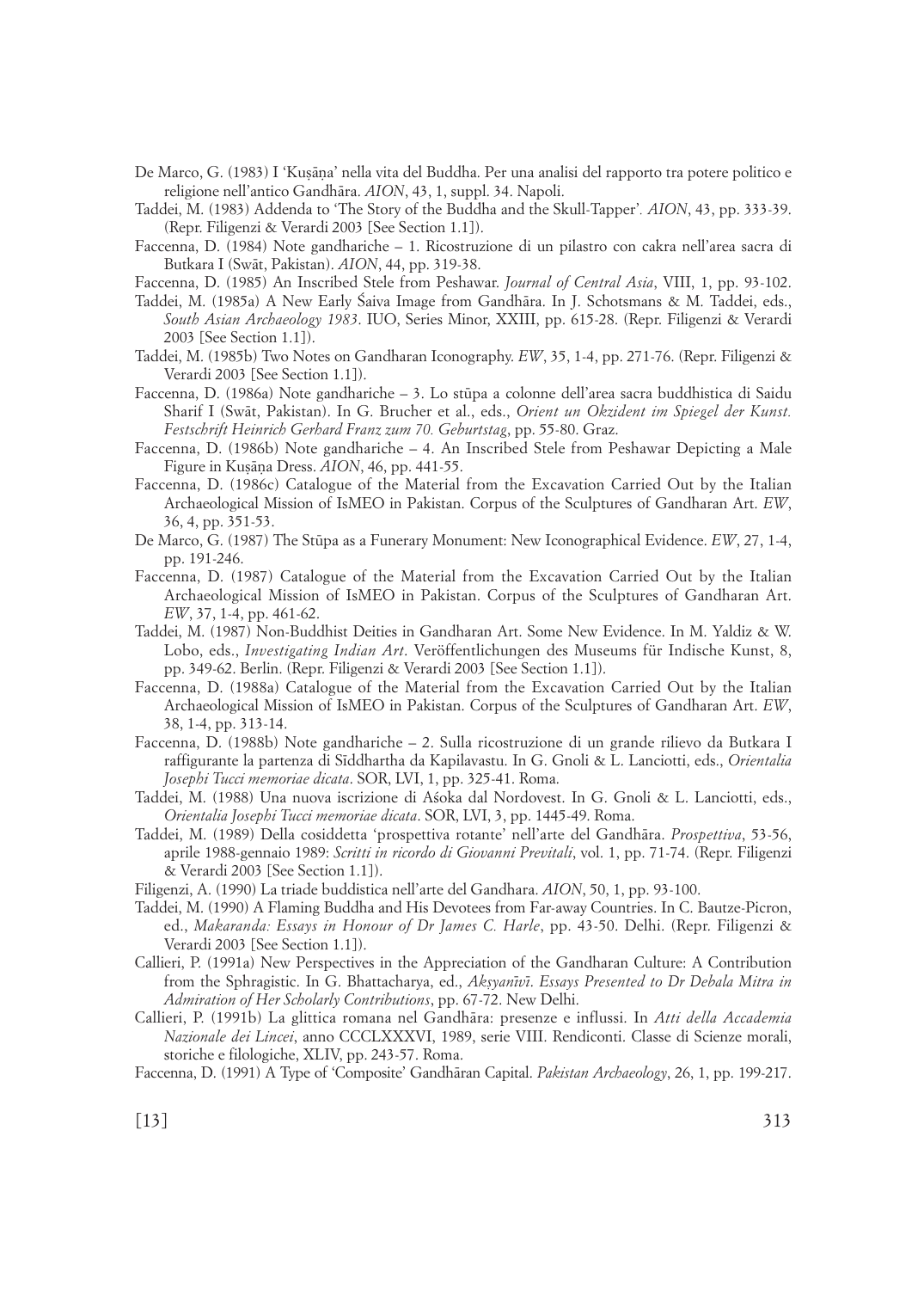- Taddei, M., with D. Klimburg-Salter (1991) The Usnīsa and the Brahmarandhra: An Aspect of Light Symbolism in Gandharan Buddha Images. In G. Bhattacharya, ed., *Akßayan¤v¤. Essays Presented to Dr Debala Mitra in Admiration of Her Scholarly Contributions*, pp. 73-93. Delhi. (Repr. Filigenzi & Verardi 2003 [See Section 1.1]).
- Taddei, M. (1992) The *D¤paækara-jåtaka* and Siddhårtha's Meeting with Råhula: How Are They Linked to the Flaming Buddha? *AION*, 52, pp. 103-107. (Repr. Filigenzi & Verardi 2003 [See Section 1.1]).

Faccenna, D. (1993b) Problems of Buddhist Architecture and Gandhara Sculpture. *VDI*, 2, pp. 137-52.

- Faccenna, D. (1994) Un elemento della struttura di *chattråval¤*; il sostegno perimetrale a grande foglia di acanto, da Butkara I (Swat, Pakistan). *AION*, 54, 1, pp. 46-57.
- Lo Muzio, C. (1994) Classificazione degli strumenti musicali raffigurati nell'arte gandhårica. *Rivista degli Studi Orientali*, LXIII, 4, pp. 257-84.
- Taddei, M. (1994) A Gandharan Stone Lid and the Chronology of the Tall-e Takht at Pasargadae. In A. Parpola & P. Koskikallio, eds., *South Asian Archaeology 1993*, pp. 715-24. Helsinski. (Repr. Filigenzi & Verardi 2003 [See Section 1.1]).
- Faccenna, D. (1995c) Note on a Decorative Motif Appearing on a Blanket in a Gandharan Art Relief. *Journal of Central Asia*, XVIII, 2, pp. 1-19.
- Faccenna, D. (1995d) A Relief in the Lahore Museum Showing a Columned St∑pa. *Lahore Museum Bulletin*, VIII, 2, pp. 1-45.
- Faccenna, D. (1996) Alcuni segni facciali nel Medio e Vicino Oriente. In E. Acquaro, ed., *Alle soglie della classicità. Il Mediterraneo tra tradizione e innovazione. Studi in onore di Sabatino Moscati*, pp. 695-706. Pisa-Roma.
- Taddei, M. (1996) Ancora sul Buddha gandharico: premesse a una discussione. *AION*, 56, 3, pp. 407-17. (Repr. Filigenzi & Verardi 2003 [See Section 1.1]).
- Callieri, P. (1997) Pots in Buddhist Sacred Areas: A Study of the Evidence from the IsMEO Excavations in Swat. In R. Allchin & B. Allchin, eds., *South Asian Archaeology 1995*, pp. 417-27. Cambridge-New Delhi-Calcutta.
- Faccenna, D. (1997a) Sculptors' Trial Pieces in Gandharan Art. *EW*, 47, 1-4, pp. 67-93.
- Faccenna, D. (1997b) Athena nell'arte del Gandhara. In E. Degani et al., eds., *Mousa. Scritti in onore di Giuseppe Morelli*, pp. 197-210. Bologna.
- Faccenna, D. & M. Taddei (1997) Two Graffiti from Butkara I, Swat, Pakistan. *Indologica Taurinensia. Professor Gregory M. Bongard-Levin Felicitation Volume*, pp. 507-13.
- Taddei, M. (1997) Greek Fretwork in India: A Significant Presence. In R. Allchin & B. Allchin, eds., *South Asian Archaeology 1995*, pp. 563-71. Cambridge-New Delhi-Calcutta. (Repr. Filigenzi & Verardi 2003 [See Section 1.1]).
- Taddei, M. (1998b) Some Remarks on the Preliminary Reports Published on the Shnaisha Excavations, Swat. *EW*, 48, 1-2, pp. 171-88. (Repr. Filigenzi & Verardi 2003 [See Section 1.1]).
- Taddei, M. (1999a) Oral Narrative, Visual Narrative, Literary Narrative in Ancient Buddhist India. In A. Cadonna, ed., *India, Tibet, China. Genesis and Aspects of Traditional Narrative*, pp. 71-85. Firenze. (Repr. Filigenzi & Verardi 2003 [See Section 1.1]).
- Taddei, M. (1999b) L'immagine del Buddha / The Buddha Image. In R. Freschi, ed., *L'arte del Buddhismo dall'India alla Cina / The Art of Buddhism from India to China*, pp. 4-8. Milano. (Repr. Filigenzi & Verardi 2003 [See Section 1.1]).
- Faccenna, D. (1999-2000) The Turban in the Figural Frieze from the Main Stūpa of the Buddhist Sacred Area of Saidu Sharif I (Swat, Pakistan) and the Corpus of Gandhåra Sculpture. In E. Errington & O. Bopearachchi, eds., *Silk Road Art and Archaeology. 6. Papers in Honour of Francine Tissot*, pp. 45-49. Kamakura.
- Faccenna, D. (2001) *Il fregio figurato dello St∑pa Principale nell'area sacra buddhista di Saidu Sharif I (Swåt, Pakistan)*. RepMem, XXVIII. Roma.
- Garbini, R. (2001) Note sui contrassegni nei Registri A e B dello Stūpa principale di Saidu Sharif I. In Faccenna 2001: 302-23. [See Subsection 3.2.2]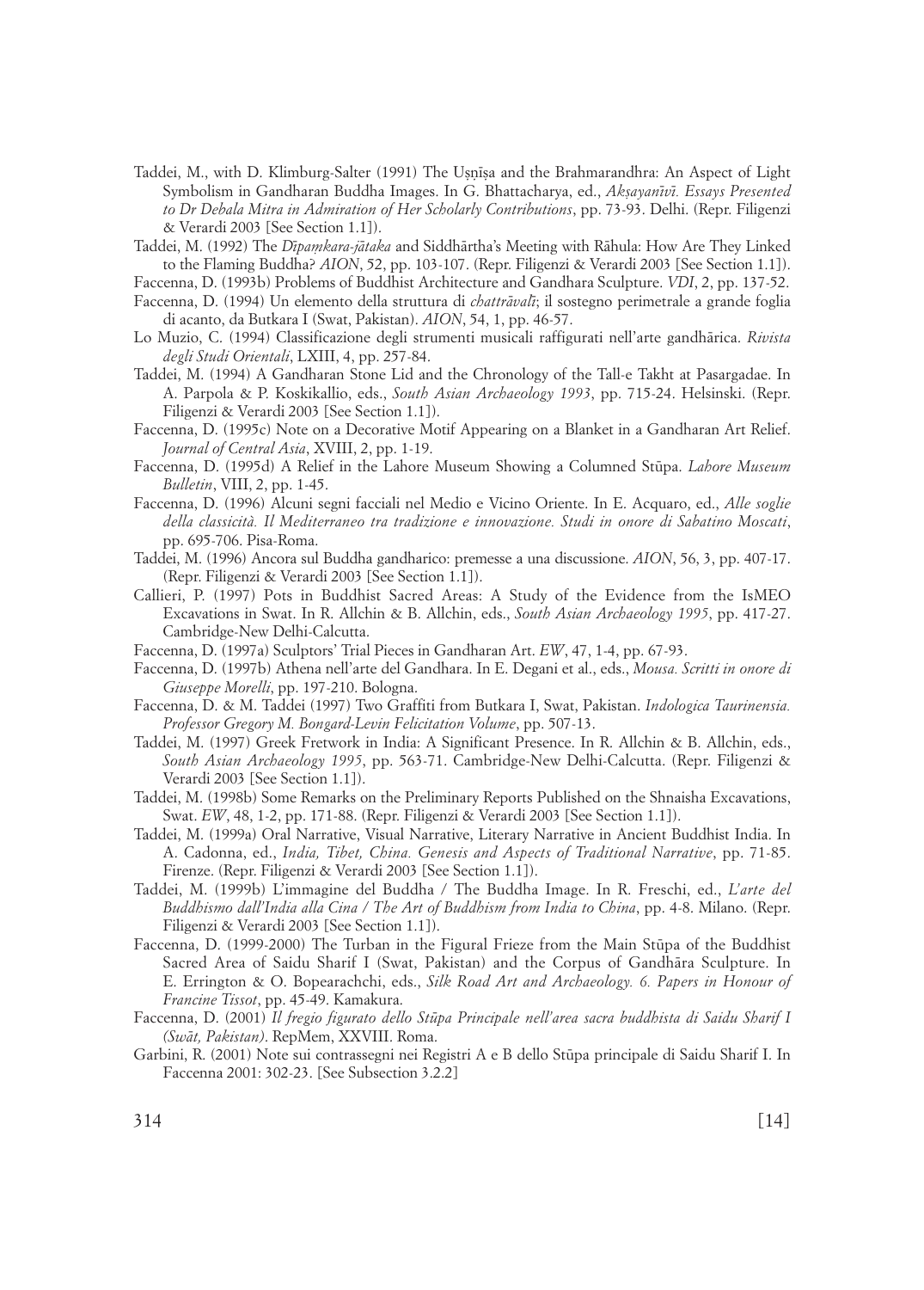- Spagnesi, P. (2001) Notazioni architettoniche sul Registro A dello St∑pa principale di Saidu Sharif I. In Faccenna 2001: 51-71. [See Subsection 3.2.2]
- Callieri, P. (2002) L'artigianato minore dal III sec. a.C. al I sec. d.C. In Callieri & Filigenzi 2002: 143-46. [See Section 1.2]
- Callieri, P. & D. Faccenna (2002) L'area sacra buddhista di Saidu Sharif I. In Callieri & Filigenzi 2002: 121-26. [See Section 1.2]
- Faccenna, D. (2002a) Il complesso buddhista di Butkara I: nascita e sviluppo. In Callieri & Filigenzi 2002: 107-12. [See Section 1.2]
- Faccenna, D. (2002b) Le prime testimonianze di arte figurativa: il centro artistico di Butkara I e i gruppi stilistici. In Callieri & Filigenzi 2002: 113-21. [See Section 1.2]
- Faccenna, D. (2002c) Il fregio dello Stūpa Principale di Saidu Sharif I: il Maestro di Saidu. In Callieri & Filigenzi 2002: 127-40. [See Section 1.2]
- Filigenzi, A. (2002) L'arte narrativa del Gandhara. In Callieri & Filigenzi 2002: 93-106. [See Section 1.2]
- Giuliano, L. (2002) La monetazione del Nord-Ovest del sub-continente indiano tra i Greci e i Kusāna. In Callieri & Filigenzi 2002: 63-76. [See Section 1.2]
- Lo Muzio, C. (2002) L'artigianato di lusso nel Nord-Ovest di epoca indo-greca, saka e partica: i 'piattelli per cosmetici'. In Callieri & Filigenzi 2002: 77-83. [See Section 1.2]
- Faccenna, D., P. Callieri & A. Filigenzi (2003) At the Origin of Gandharan Art. The Contribution of the IsIAO Italian Archaeological Mission in the Swat Valley, Pakistan. *Ancient Civilizations from Scythia to Siberia*, 9, 3-4, pp. 277-80.
- Faccenna, D. (2004) Fregio dorico nel Gandhara? In M. Fano Santi, ed., *Studi di archeologia in onore di Gustavo Traversari*. Università Ca' Foscari, Venezia, Dipartimento di Scienze dell'Antichità e del Vicino Oriente, I, pp. 317-22. Roma.
- Faccenna, D. (2005a) On Two Cornice Segments from Bharmarajika, Taxila. In Callieri & Filigenzi 2005: 81-102. [See Section 1.1]
- Faccenna, D. (2005b) Un particolare tipo di cotta a scaglie semicircolari rivolte in alto (a scaglie inverse), nei rilievi gandharici. *Central'naja Azija. Istoćniki, istorija, kult'tura, Papers in Honour of B.A. Litvinskij*, pp. 692-710. Moskva.
- Filigenzi, A. (2005a) A Figured *st∑pa* Model of the Shahi Period: Art, Faith and Ritual Practices in the Late-Antique Buddhism. In U. Franke-Vogt & H.-J. Weisshaar, eds., *South Asian Archaeology 2003*, pp. 421-30. Aachen.
- Filigenzi, A. (2005b) Maître du ciel, héros de la terre: la triade Bouddha-Vajrapani-Skanda dans l'art du Gandhara. In Z. Tarzi & D. Vaillancourt, eds., *Art et archéologie des monastères gréco-bouddhiques du Nord-Ouest de l'Inde et de l'Asie Centrale*. *Actes du colloque international du Crpoga, Strasbourg, 17-18 mars 2000*, pp. 93-111. Paris.
- Filigenzi, A. (2005c) Gestures and Things: The Buddha's Robe in Gandharan Art. In Callieri & Filigenzi 2005: 103-16. [See Section 1.1]
- Callieri, P. (2006c) The Activity of Gem and Coin Die Engravers in North-West India between the Indo-Greeks and the Kuṣāṇas. In Callieri 2006a: 7-16. [See Section 1.1]
- Faccenna, D. (2006a) Reconstruction of a Sculptural Complex in the Buddhist Sacred Area of Butkara I. In Olivieri 2006a: 177-94. [See Section 1.1]
- Filigenzi, A. (2006a) From Mind to Eye: Two-Dimensional Illusions and Pictorial Suggestions at Saidu Sharif I. In Callieri 2006a: 17-40. [See Section 1.1]
- Spagnesi, P. (2006) Aspects of the Architecture of the Buddhist Sacred Areas in Swat. In Olivieri 2006a: 151-75. [See Section 1.1]
- Faccenna, D. (forthcoming, b) The Artistic Centres of Butkara I and Saidu Sharif I in the Pre-Kushan Period. In D.M. Srinivasan, eds., *On the Cusp of an Era: Art in the Pre-Kushan World*. Kansas City.
- Filigenzi, A. (forthcoming, d) Da Saidu Sharif a Miran: storia possibile di un modello famoso e di un suo esito lontano. *Indologica Taurinensia*.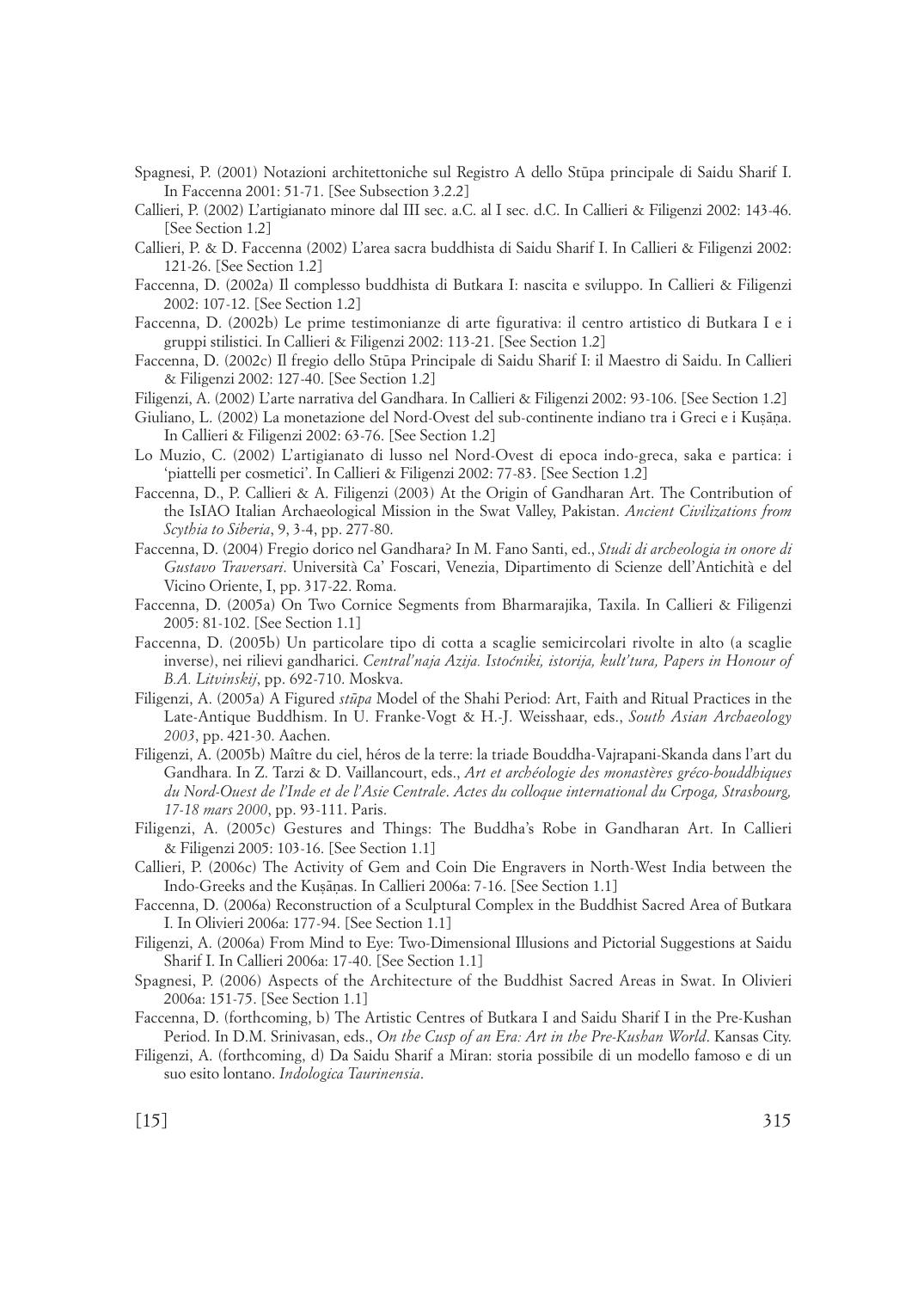Filigenzi, A. (forthcoming, e) Ananda and Vajrapani: An Inexplicable Absence and a Mysterious Presence in Gandharan Art. In *Gandharan Conferences*. Toronto.

Spagnesi, P. (forthcoming, a) Cromatismi dell'architettura buddhista antica: i santuari del Gandhåra nella valle dello Swåt (Pakistan). In P. Falzone, ed., *Colore, Architettura, Ambiente.*

Spagnesi, P. (forthcoming, b) Lungo il fiume Swåt. Tipi di aree sacre del buddhismo antico. In L. Marcucci & P. Belfiore, eds., *Studi in onore di Alfonso Gambardella.* Napoli.

- Taddei, M. (forthcoming, a) Some Reflections on the Formation of the Buddha Image (with an Appendix by F. Sferra). In K.R. van Koji & E. Raven, eds., *South Asian Archaeology 1999*. Leiden. (Repr. without the Appendix in Filigenzi & Verardi 2003 [See Section 1.1]).
- Taddei, M. (forthcoming, b) Recent Archaeological Researches in Gandhåra. The New Evidence. In Proceedings of the Seminar 'The Buddhism of Gandhåra: An Interdisciplinary Approach'. Toronto, McMaster University, May 9th-11th, 1999. (Repr. Filigenzi & Verardi 2003 [See Section 1.1]).

#### 3.2.3 Rock Art

- Callieri, P. (1985) Osservazioni su un rilievo su roccia presso Būnērwal (Pūran, N.W.F.P., Pakistan). In G. Gnoli & L. Lanciotti, eds., *Orientalia Iosephi Tucci memoriae dicata*. SOR, LVI, 1, pp. 199-207.
- Callieri, P. (1987) Una stele post-gandharica nel Museo dello Swåt. *AION*, 46, 1986, pp. 433-40.
- Ashraf Khan, M. (1994) Historic Rock-carvings in Dir District. *EW*, 44, 2-4, pp. 455-66.
- Olivieri, L.M. (1994) Recent Discoveries of Rock-carvings in Buner and Puran. EW, 44, 2-4, pp. 467-80.
- Nasir Khan, A., A. Nazir Khan, L.M. Olivieri & M. Vitali (1995) The Recent Discovery of Cave Paintings in Swat. A Preliminary Note. *EW*, 45, 1-4, pp. 333-53.
- Filigenzi, A. (1996) Pakistan, NWFP Rilievi rupestri nello Swat (NWFP, Pakistan). *Bollettino di Archeologia*, 41-42, pp. 271-84.
- Filigenzi, A. (1997) Buddhist Rock Sculptures in Swat, North West Pakistan. In R. Allchin & B. Allchin, eds., *South Asian Archaeology 1995*, II, pp. 625-35. Cambridge-New Delhi-Calcutta.
- Filigenzi, A. (1999) *Il Bodhisattva Maitreya nell'arte rupestre dello Swat. Appunti sull'iconografia e sul culto del Buddha venturo.* IsIAO, Conferenze, 13. Roma.
- Filigenzi, A. (2000) Marginal Notes on the Buddhist Rock Sculptures of Swat. In M. Taddei & G. De Marco, eds., *South Asian Archaeology 1997*, III, pp. 1065-85. Rome.
- Filigenzi, A. (2000-2001) Wisdom and Compassion: Iconography and Iconology of Avalokitesvara/ Padmapani in the Rock Sculpture of Swat (NWFP, Pakistan). *AION*, 60-61, pp. 247-64.
- Filigenzi, A. (2003) A Vajrayanic Theme in the Rock Sculpture of Swat (NWFP, Pakistan). In G. Verardi & S. Vita, eds., *Buddhist Asia 1. Papers from the First Conference of Buddhist Studies Held in Naples in May 2001*, pp. 37-55. Tokyo.
- Filigenzi, A. (2006b) Sūrya, the Solar Kingship and the Turki Śāhis. New Acquisitions on the Cultural History of Swat. In Olivieri 2006a: 195-203. [See Section 1.1]
- Filigenzi, A. with contributions by L.M. Olivieri & P. Rockwell (forthcoming, f) *Art and Landscape*, I. *Buddhist Rock Art of Swat.* RepMem. Rome.

# 3.2.4 Ancient Technology

- Di Florio, M.R., S. Lorenzoni, & E. Zanettin Lorenzoni (1992) Geo-archaeological Study of Gandhara Remains in the Swat Valley (NW Pakistan). *International Congress of Geology. Abstracts*, p. 388. Kyoto.
- Di Florio, M.R., C. Faccenna, S. Lorenzoni & E. Zanettin Lorenzoni (1993) Lithological Analysis of Material Used in the Buildings of the Sacred Area of Pānr I (Swat Valley, Northern Pakistan) and Their Origins. In Faccenna, Khan & Nadiem 1993: 357-72. [See Subsection 3.2.1]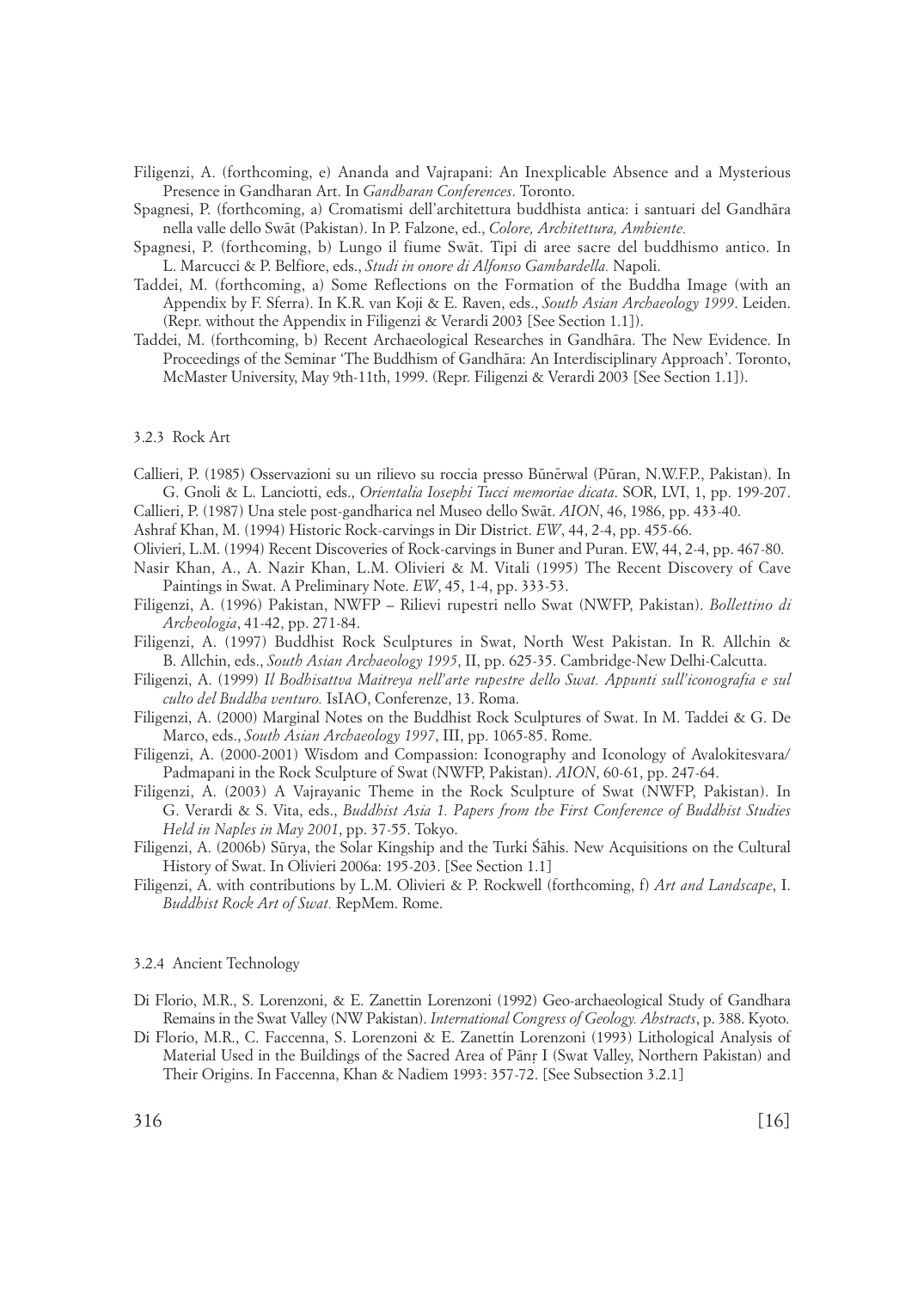- Faccenna, C., S. Lorenzoni, L.M. Olivieri & E. Zanettin Lorenzoni (1993) Geo-archaeology of the Swat Valley (NWFP, Pakistan) in the Charbagh-Barikot Stretch. *EW*, 43, 1-4 pp. 257-70.
- Lorenzoni, S., E. Zanettin Lorenzoni & L.M. Olivieri (1993) Evidence of Ancient Stone Quarrying in Lower Swat, NWFP, Pakistan. A Geo-archaeological Study. *Science and Technology for Cultural Heritage*, 2, pp. 63-74.
- Lorenzoni, S. & E. Zanettin Lorenzoni (1994) A Geo-archaeological Study of the Buddhist Gandharan Remains in the Lower Swat Valley (NW Frontier Province – Pakistan). Activities and Inhabited Centres in Connection with the Building of Sacred Areas. *Science and Technology for Cultural Heritage*, 3, pp. 35-47.
- Di Florio, M.R., C. Faccenna, S. Lorenzoni & E. Zanettin Lorenzoni (1995) Lithological Analysis of Material Used in the Buildings of the Sacred Area of Saidu Sharif I (Swat Valley, Northern Pakistan) and Their Origins. In Faccenna 1995b: 605-23. [See Subsection 3.2.1]
- Olivieri, L.M. (2006d) *Per saxa*. Il contributo della Missione Italiana nello Swat allo studio geoarcheologico e dei manufatti rupestri. In Callieri 2006a: 137-56. [See Section 1.1]
- Rockwell, P. (2006) Gandharan Stoneworking in the Swat Valley. In Callieri 2006a: 157-79. [See Section 1.1]

#### 3.2.5 Archaeometry

Costantini, L., L. Costantini Biasini & D. Ferro (2002) Sui contenuti di alcuni reliquiari da Butkara I e Saidu Sharif I, Swat. In Callieri & Filigenzi 2002: 205-12. [See Section 1.2]

#### 4. ISLAMIC PERIOD

## 4.1 *Excavations, Field Works and Finds*

Scerrato, U. (1980) Darel Valley. IsMEO Activities. *EW*, 30, 4, 1-4, pp. 205-208.

Nazir Khan, M. (1985) A Ghaznavid Historical Inscription from U∂egråm, Swåt. *EW*, 35, 1-3, pp. 153-66. Scerrato, U. (1985a) Research on the Archaeology and History of Islamic Art in Pakistan: Excavation of

- the Ghaznavid Mosque on Mt Raja Gira, Swat. *EW*, 35, 4, pp. 439-50. Scerrato, U. (1986a) Research on the Archaeology and History of Islamic Art in Pakistan: Excavation of
- the Ghaznavid Mosque. Second Preliminary Report. *EW*, 36, 4, pp. 496-511.

Scerrato, U. (1986b) Excavations on Raja Gira, Swat. *Pakistan Archaeology*, 10-22, 1974-1986, pp. 57-62.

- Scerrato, U. (1992) Il Bagno Pubblico di Wazir Khan a Lahore. *Rivista degli Studi Orientali*, LXVI, pp. 49-58.
- Scerrato, U. (1995b) Bagni caldi e bagni freddi. A proposito degli hammam di epoca Moghul. *Scritti in memoria di Alessandro Bausani*, pp. 465-94. Napoli.
- Scerrato, U. (1998) Pakistan: Ricerche islamiche nel North Western Frontier Province. In L. Drago Troccoli, ed., *Scavi e Ricerche Archeologiche dell'Università di Roma, La Sapienza*, pp. 350-54. Roma.
- Bagnera, A. (2006) Preliminary Note on the Islamic Settlement of Udegram, Swat. The Islamic Graveyard (11th-13th century A.D.). In Olivieri 2006a: 205-28. [See Section 1.1]

Giunta R. (2006) A Selection of Islamic Coins from the Excavations of Udegram, Swat. In Olivieri 2006a: 237-62. [See Section 1.1]

- Manna, G. (2006) Pottery from the Islamic Settlement of Udegram, Swat. In Olivieri 2006a: 229-36. [See Section 1.1]
- Bagnera, A. & G. Manna (forthcoming) Recipienti da fuoco provenienti dall'abitato islamico sul monte Raja Gira (Swat, Pakistan). In *Atti del XXXIX Convegno Internazionale della Ceramica (Maggio 2006).* Centro Ligure per la storia della Ceramica.